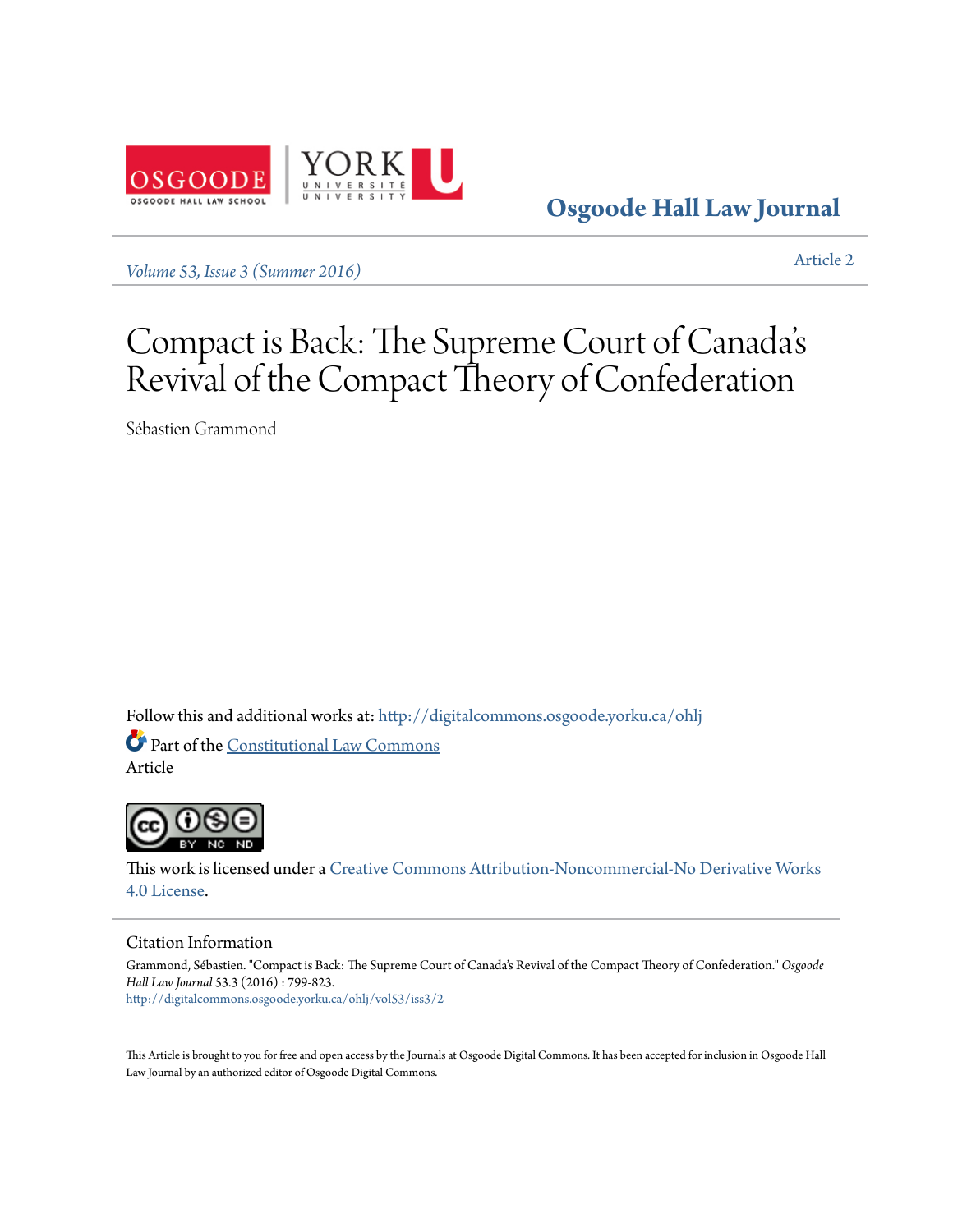# Compact is Back: The Supreme Court of Canada's Revival of the Compact Theory of Confederation

## **Abstract**

The compact theory of Canadian Confederation is the idea that the Constitution is the product of a political agreement (or "compact") among the country's constitutive parts. Although the theory has been widely criticized, this article shows how the theory has recently been used by the Supreme Court of Canada to explain the origins of certain parts of the Constitution and to guide its interpretation, in particular in cases involving constitutional amendment and indigenous rights. It then discusses how the Court dealt with instances where one party's consent to a foundational compact was vitiated or altogether lacking, and whether the Court's use of compact theory gives rise to the objection that it is an originalist method of interpreting the Constitution.

### **Keywords**

Constitutional law; Canada. Supreme Court; Canada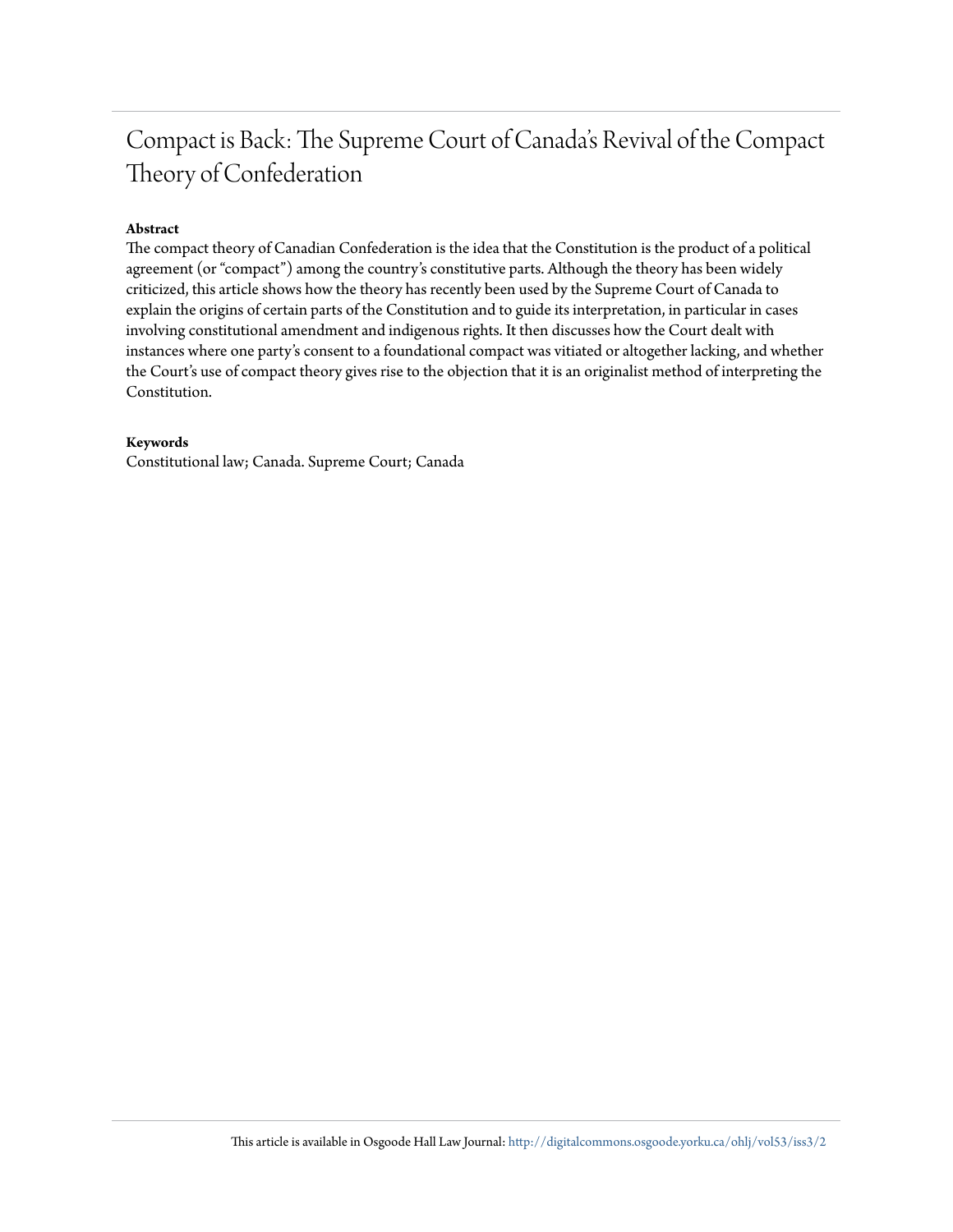## 799

# Compact is Back: The Supreme Court of Canada's Revival of the Compact Theory of Confederation

## SÉBASTIEN GRAMMOND\*

The compact theory of Canadian Confederation is the idea that the Constitution is the product of a political agreement (or "compact") among the country's constitutive parts. Although the theory has been widely criticized, this article shows how the theory has recently been used by the Supreme Court of Canada to explain the origins of certain parts of the Constitution and to guide its interpretation, in particular in cases involving constitutional amendment and indigenous rights. It then discusses how the Court dealt with instances where one party's consent to a foundational compact was vitiated or altogether lacking, and whether the Court's use of compact theory gives rise to the objection that it is an originalist method of interpreting the Constitution.

Selon la théorie du pacte fédéral, la Confédération canadienne est le produit d'une entente politique (un pacte) entre les éléments constitutifs du pays. Même si cette théorie a fait l'objet de nombreuses critiques, cet article démontre que la Cour suprême du Canada l'a récemment utilisée pour expliquer l'origine de certains volets de la constitution et pour guider son interprétation, particulièrement dans des cas où il est question d'amendements constitutionnels et des droits des Autochtones. Il discute ensuite la manière dont la Cour a traité certains cas où le consentement d'une des parties à un pacte fondateur était vicié ou tout bonnement absent, et se demande si l'usage par la Cour de la théorie du pacte fédéral ouvre le flanc à l'objection qu'il s'agit là d'une façon originaliste d'interpréter la constitution canadienne.

LLB, LLM (Montréal), MStud, DPhil (Oxon), AdE; Professor, Civil Law Section, University of Ottawa. The author acted as counsel in three of the cases discussed here: for the Fédération des communautés francophones et acadiennes in the *Senate Reform Reference*; in the *Supreme Court Act Reference*, for three retired Federal Court of Appeal judges from Quebec as well as the Canadian Association of Provincial Court Judges; and in *Caron v Alberta*, for one of the appellants. The author would like to thank John Borrows, Linda Cardinal, Hugo Cyr, Peter Oliver, Jean Leclair, and David Robitaille who commented on a draft of this article.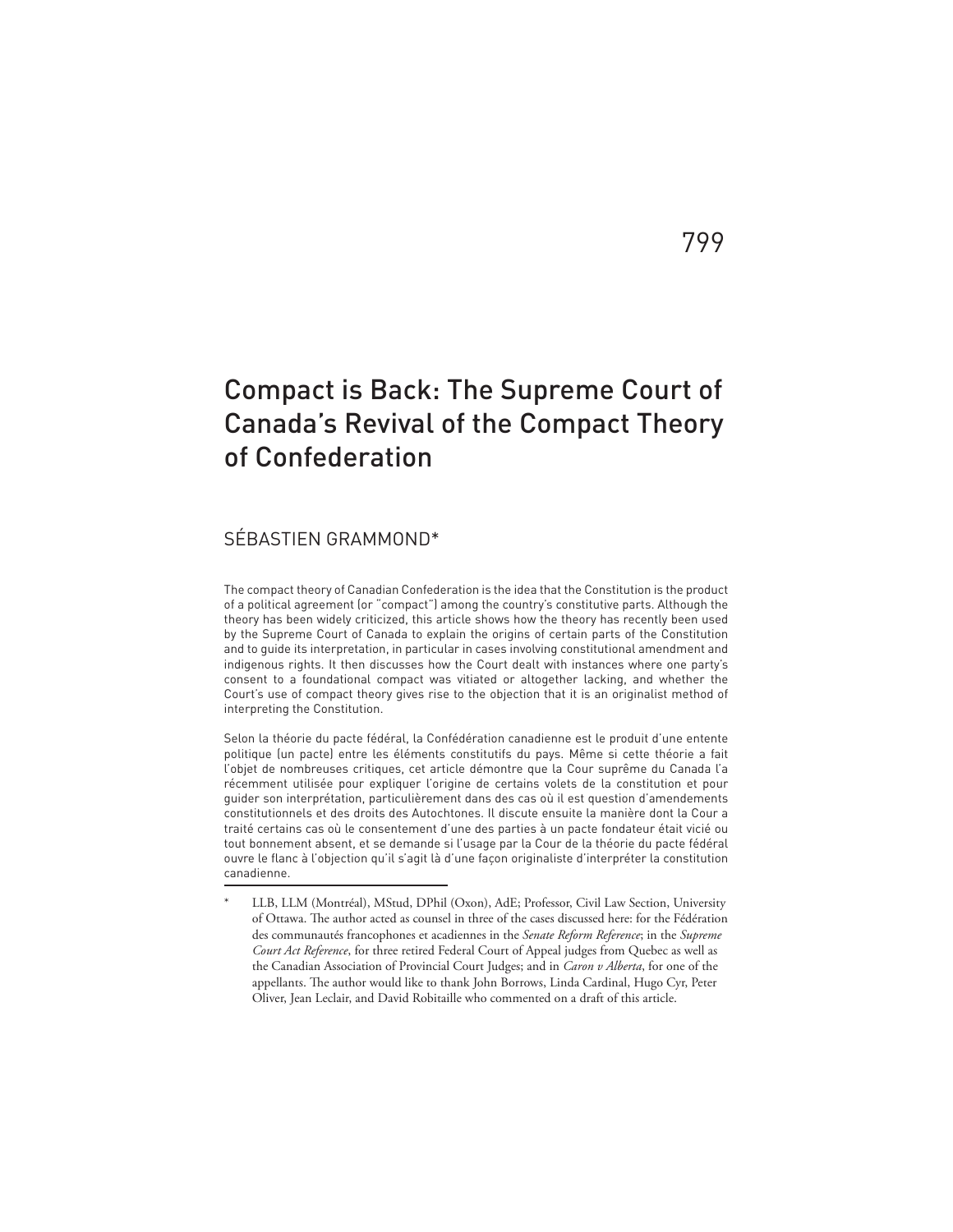| $\mathbf{L}$    | А.<br><b>B.</b><br>$C_{\cdot}$ |  |
|-----------------|--------------------------------|--|
| $\mathbf{II}$ . | А.<br><b>B.</b>                |  |
| Ш               |                                |  |
| IV              |                                |  |
| V               |                                |  |

THE COMPACT THEORY OF CONFEDERATION was long ago pronounced dead by generations of Canadian political scientists and historians. Yet the substance of this theory underpins several recent decisions of the Supreme Court of Canada (SCC) as an explanation of the origins of the Canadian Constitution and a guide to its interpretation—although they do not explicitly use the word "compact." Has something gone wrong in these decisions? Or is compact theory more robust than its detractors are prepared to admit? This article will show that critics of compact theory misapprehended the connections between the theory's factual underpinnings and its normative force. To say that Confederation was not a legal contract or an international treaty misses the mark. In recent SCC cases, the concept of compact is used metaphorically, and once this is understood, the role it can play in interpreting the Constitution according to modern interpretive methods becomes clearer.

I will begin by explaining what is meant by the compact theory, highlighting its descriptive and normative dimensions, and tracing its emergence and how it became the target of criticism as the dominant narrative of Confederation. I will then analyze how compact-based concepts, language, and reasoning figure prominently in recent SCC cases dealing with constitutional amendment and indigenous rights. Next, I will highlight how the Court has dealt with instances where one party's consent to a foundational compact was vitiated or altogether lacking. In the end, I will discuss whether the SCC's use of compact theory gives rise to the objection that it is an originalist method of interpreting the Constitution.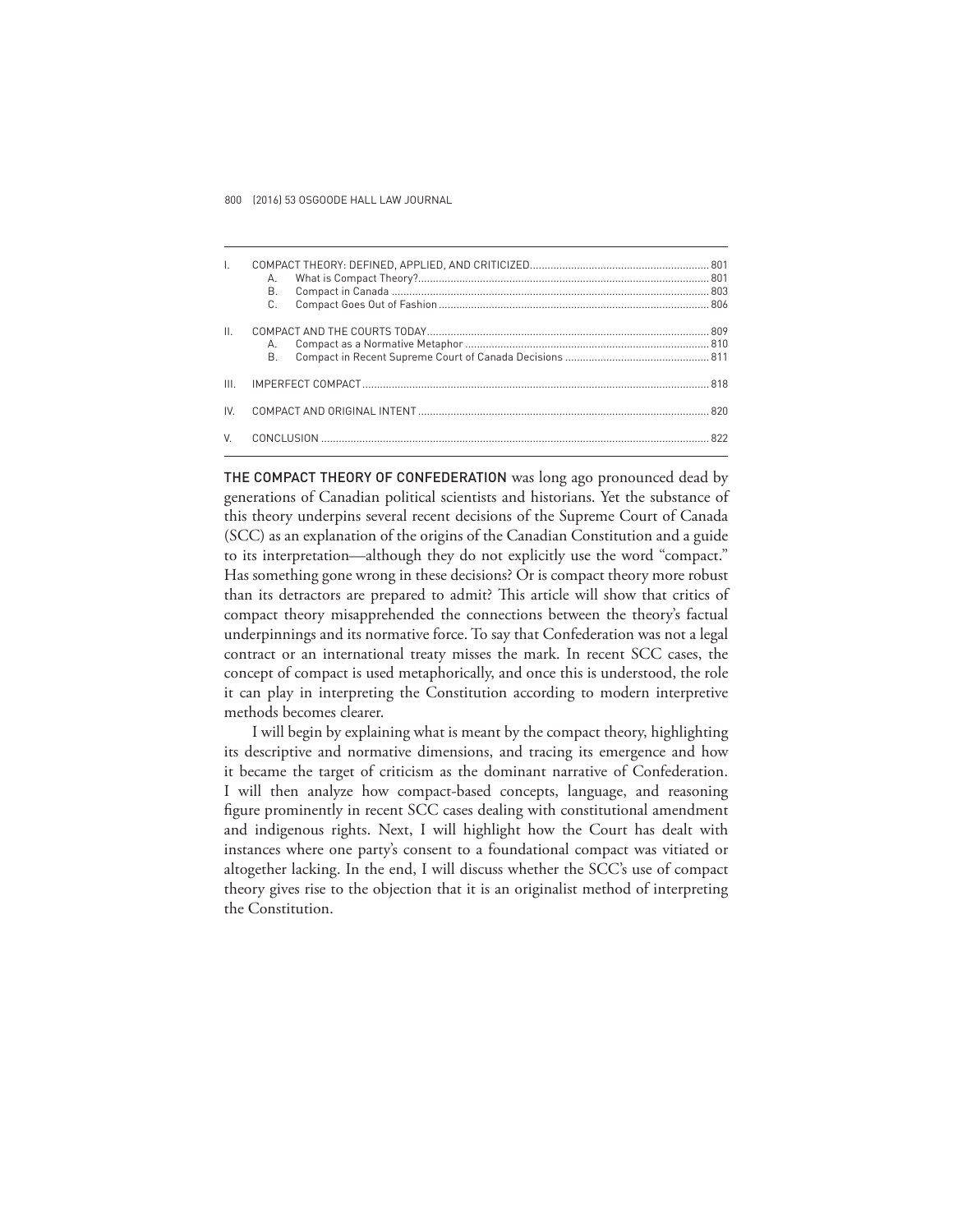## I. COMPACT THEORY: DEFINED, APPLIED, AND CRITICIZED

#### A. WHAT IS COMPACT THEORY?

Compact theory is simply the idea that political authority in a given country derives from an agreement, or compact, between the country's constitutive parts. It assumes that the country results from the coalescence of pre-existing political units or groups through a consensual process. This theory is not a new idea.<sup>1</sup> James Tully showed that mutual recognition, continuity, and consent have historically been the guiding principles of political relationships between diverse groups. He suggests that these principles are still relevant today: "Popular sovereignty in culturally diverse societies appears to require that the people reach agreement on a constitution by means of an intercultural dialogue in which their culturally distinct ways of speaking and acting are mutually recognised."<sup>2</sup>

Compact theory has both descriptive and normative dimensions. As a description of reality, it seeks to offer a simplification of the complex political processes that preceded the birth of a new political association. In the absence of a solemn agreement that is easily recognizable by everyone, to say that a country is based on a compact is to try to distil the dominant character of the political events at its inception and to conclude that it is, in substance if not in form, an agreement between the relevant political forces. This compact may take various forms. For example, democratic transitions in other countries have often been made possible by an explicit or tacit agreement between opposing factions that provides for the sharing of power or for certain guarantees for the outgoing rulers. We will focus here, however, on the application of compact theory to federal systems. As one Canadian court once noted, "The quintessence of a federation is such that in arriving at a consensus respecting the character of the country and the form and content of its Constitution there are inevitably negotiations between representatives of the different entities making up the federation."<sup>3</sup>

Compact theory may also bear a normative dimension. Accounts of a country's founding moments are deployed to give legitimacy to its constitution that is, to provide reasons why citizens should adhere to the political regime created by the constitution and to help to understand the rationale of certain parts of the constitution. Based on the intuitive moral premise that one should

<sup>1.</sup> Alain-G Gagnon, *Minority Nations in the Age of Uncertainty: New Paths to National Emancipation and Empowerment* (Toronto: University of Toronto Press, 2014) [Gagnon, *Minority Nations*].

<sup>2.</sup> James Tully, *Strange Multiplicity* (Cambridge: Cambridge University Press, 1995) at 29.

<sup>3.</sup> *Hogan v Newfoundland (Attorney General)*, 2000 NFCA 12 at para 54, 183 DLR (4th) 225.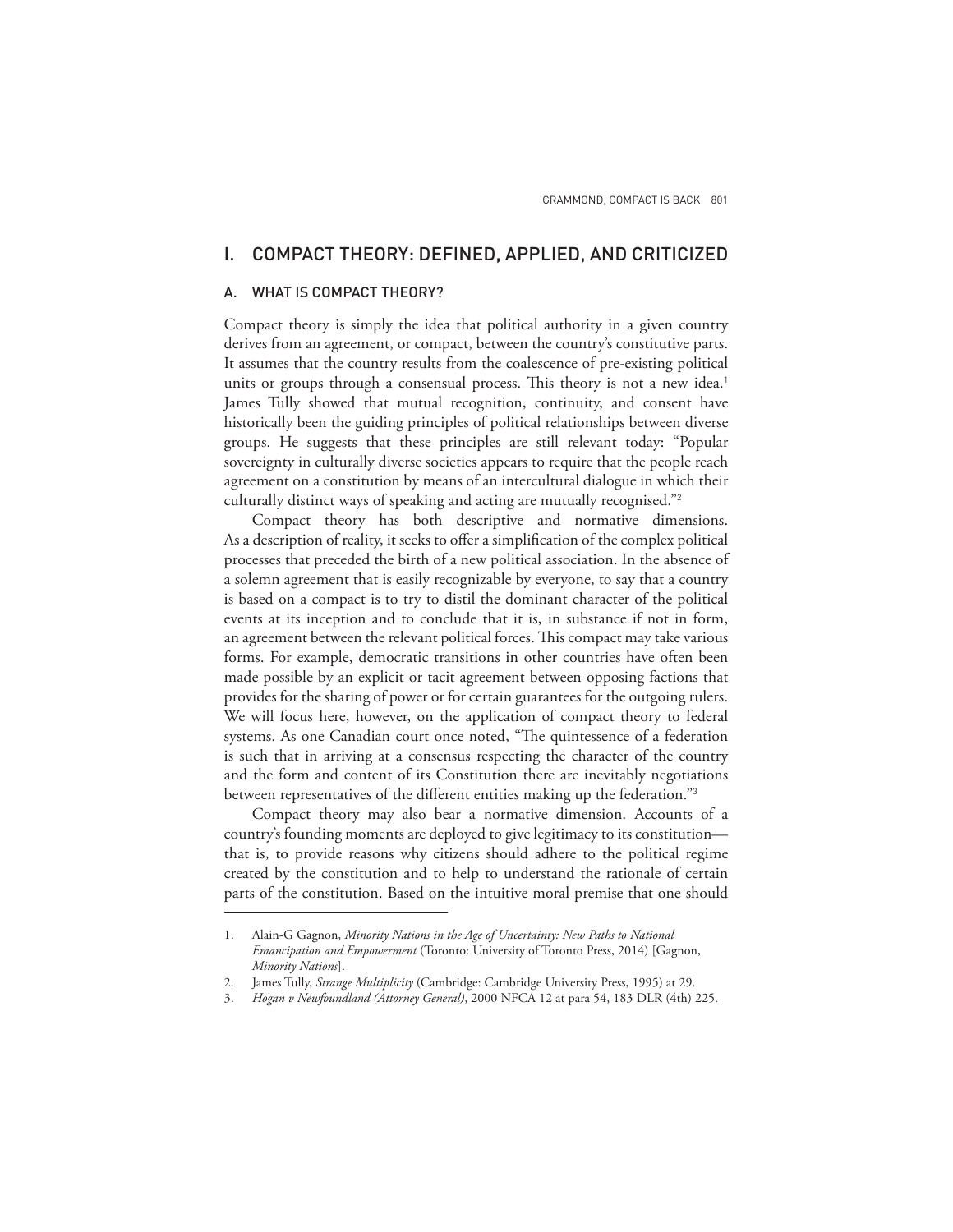keep one's promises, the theory provides a strong justification for requiring all parties to the original compact to comply with its basic terms. Those terms may include, in particular, the principle of federalism; the continuing existence of the political units that entered into the compact; a procedure for amending the initial compact; and the protection of minorities. They may also include norms of loyalty<sup>4</sup> or the idea, prevalent in indigenous treaty-making traditions, that the compact must be periodically renewed.<sup>5</sup>

In this normative sense, compact theories play a role akin to theories of "popular sovereignty"—the idea that the state's powers are derived from the consent of the people. This idea may be inaccurate as a historical matter, however. In Canada, for example, "the people" never formally consented to the Constitution, in a referendum or otherwise. Nevertheless, the idea that the people are the ultimate source of legitimacy has become deeply entrenched as a political norm, even though it is not reflected in constitutional law. This is why, for example, politicians will comply with the results of a referendum, even though referenda are not legally binding.

One might think that compact theory is opposed to popular sovereignty, as they point to potentially conflicting sources of legitimacy. Yet the two may be combined to enhance a constitution's legitimacy, as the Australian example shows. In that country, the Constitution may only be amended through a referendum in which a majority of electors in a majority of states vote in favour of the proposed amendment.<sup>6</sup> Thus, a nationwide majority, while necessary, is not sufficient. The formula ensures that there is enough support among the federation's constitutive units. The two theories may be in tension, however, where popular sovereignty is invoked to override the need to obtain the consent of the constitutive units.

In assessing compact theory, we must be mindful that all theories are simplifications of reality. Theories are tools to see regularities or meaningful relationships in a complex and often inconsistent set of facts. Especially in the field of human behaviour, theories must be judged on their usefulness in comprehending a complex situation, not on the total absence of contradictory evidence. Moreover, where a theory has a normative aspect, one must not forget that there is no automatic deduction from facts to normative propositions.

<sup>4.</sup> Gagnon, *Minority Nations*, *supra* note 1. 5. Robert A Williams, *Linking Arms Together: American Indian Treaty Visions of Law and Peace, 1600–1800* (New York: Routledge, 1999) [Williams, *Linking Arms*].

<sup>6.</sup> *Commonwealth of Australia Constitution Act* (Cth), s 128, online: <http://www.austlii.edu.au/ au/legis/cth/consol\_act/coaca430/s128.html>.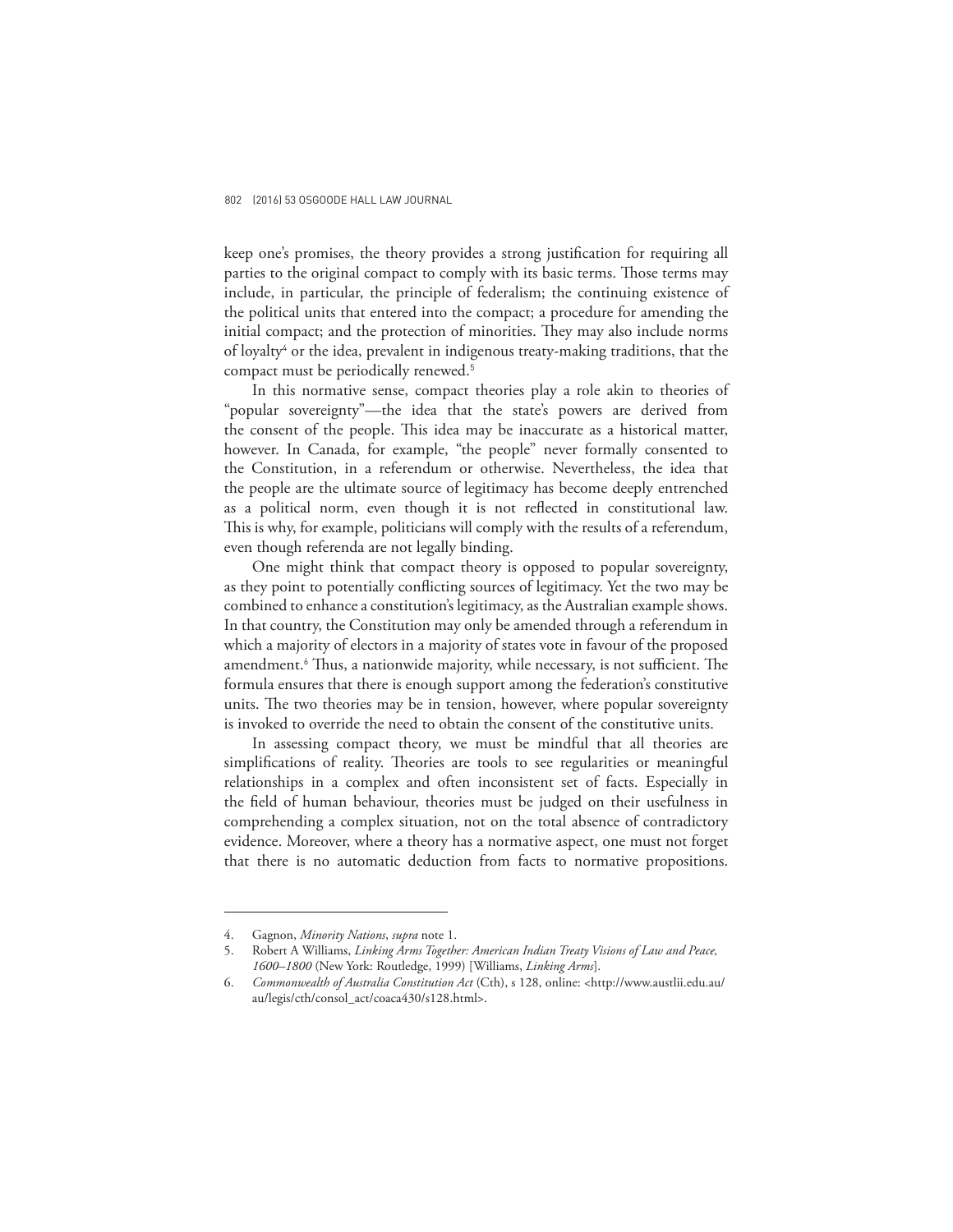Thus, disagreement about certain normative consequences does not disprove a theory altogether.

#### B. COMPACT IN CANADA

The idea of a compact as a foundational concept of the Canadian polity has deep roots that reach to the conquest of French Canada by Great Britain.<sup>7</sup> When the British accepted the capitulation of Montreal, they guaranteed the free exercise of the Catholic faith. After Great Britain's initial hesitation, the enactment of the *Quebec Act, 1774* guaranteed the rights of Catholics and the maintenance of the civil law, two issues of major importance for French Canadians. Throughout the first century of British rule, French Canadians were able to resist attempts at assimilation and to assert themselves as a political unit that would not allow itself to be dissolved in a larger polity. The English-speaking part of the population came, perhaps reluctantly, to accept this fact, for example when restoring the official status of the French language in 1848. This led to a tacit agreement to the effect that French Canadians would retain their social and political distinctiveness and would not merge or assimilate into a wider British North American (or later, Canadian) polity.

Meanwhile, the advent of responsible government in the British colonies solidified the perception that each colony formed a political unit independent, in some respects, from the Imperial authorities. Some authors argue that over the course of the nineteenth century, a constitutional convention developed whereby the Westminster Parliament would not enact a new constitution for a colony without that colony's consent.<sup>8</sup> The relationship between the colony and the Imperial government was also described by the idea of compact, in particular, in Upper Canada.<sup>9</sup>

Thus, the Constitution of 1867 was the result of negotiations between the existing colonies. In that process, Upper and Lower Canada acted as separate units, as it was by then widely accepted that their union in 1840 had been a failure. The main actors of this process described their endeavour in contractual

<sup>7.</sup> George FG Stanley, "Act or Pact? Another Look at Confederation" (1956) 35:1 Rep Ann Meeting Can Hist Association 1 [Stanley, "Act or Pact"].

<sup>8.</sup> Kenneth C Wheare, *The Statute of Westminster and Dominion Status*, 5th ed. (Oxford: Oxford University Press, 1953) at 80-81; Peter H Russell, *Constitutional Odyssey: Can Canadians Become a Sovereign People?* 2d ed (Toronto: University of Toronto Press, 1993) at 20 [Russell, *Constitutional Odyssey*]; Jacques-Yvan Morin & José Woehrling, *Les constitutions du Canada et du Québec du régime français à nos jours* (Montreal: Thémis, 1992) at 376.

<sup>9.</sup> Paul Romney, "Provincial Equality, Special Status and the Compact Theory of Canadian Confederation" (1999) 32:1 Can J Pol Sci 21 [Romney, "Provincial Equality"].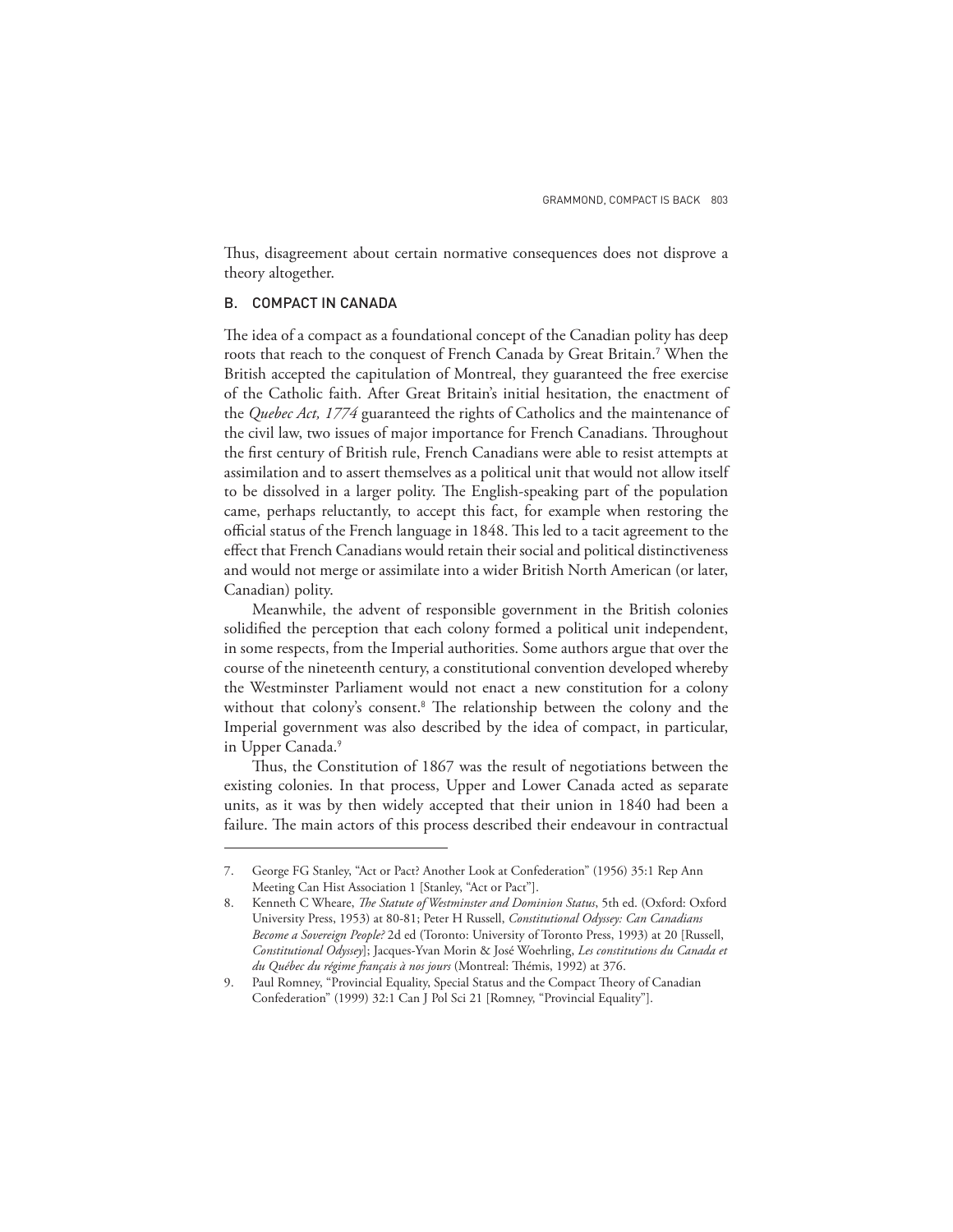terms, such as "compact" or "treaty."<sup>10</sup> The preamble to the *Constitution Act, 1867* specifically mentions that the colonies concerned had expressed a "[d]esire to be federally united,"<sup>11</sup> and section 145 expressed an "[a]greement" that the construction of a railway was necessary to the success of the union, and that it was essential to "the [a]ssent … of Nova Scotia and New Brunswick" to the union.<sup>12</sup> Moreover, London did not force those colonies that did not consent to enter into the union, and Newfoundland remained a separate colony until 1949. Thus, it is understandable that the idea of compact became the dominant explanation of the Canadian federation for at least the first half-century of its existence.<sup>13</sup> Over the years, Prime Ministers Macdonald, Laurier, Borden, Meighen, King, and Bennett all referred to Confederation as a compact, a pact, or a treaty.<sup>14</sup>

There have been two main variants of the relevant compact.<sup>15</sup> One understanding is that it involved the colonies (or provinces) that initially joined to form Canada, and possibly provinces that later joined Confederation. However, when issues of language came to the fore, the idea of a compact between linguistic or national groups was also deployed, in particular by Henri Bourassa.<sup>16</sup> As we will see in Part I(C), below, these two views of the founding compact are not necessarily exclusive.

Throughout the period of 1867–1930, approximately, compact theory was mostly used in the political realm. In particular, it became a rallying cry for the defence of provincial rights against Ottawa's attempts at centralization. Compact theory was mostly invisible in legal discourse, however, as the then prevailing methods of legal interpretation focused on the text itself. Judges did not openly acknowledge recourse to historical context as a guide for the interpretation of the

<sup>10.</sup> Stanley, "Act or Pact," *supra* note 7; Richard Arès, *Dossier sur le Pacte fédératif de 1867* (Montréal: Bellarmin, 1967) [Arès, *Dossier*].

<sup>11.</sup> *Constitution Act, 1867 (UK)*, 30 & 31 Vict, c 3, reprinted in RSC 1985, App II, No 5, Preamble [*Constitution Act, 1867*].

<sup>12.</sup> *Ibid*, s 145.

<sup>13.</sup> Ramsay Cook, *Provincial Autonomy, Minority Rights and the Compact Theory, 1867-1921* (Ottawa: Queen's Printer for Canada, 1969) [Cook, *Provincial Autonomy*].

<sup>14.</sup> Paul Gérin-Lajoie, *Constitutional Amendment in Canada* (Toronto: University of Toronto Press, 1950) at 292-97 [Gérin-Lajoie, *Constitutional Amendment*]. See also Arès, *Dossier*, *supra* note 10 at 20-21.

<sup>15.</sup> See *e.g.* François Rocher & Miriam Smith, "Four Dimensions of the Canadian Constitutional Debate" in François Rocher & Miriam Smith, eds, *New Trends in Canadian Federalism* (Peterborough, Ont: Broadview Press, 1995) 45 at 45-56; Robert Schertzer, "Recognition or Imposition? Federalism, National Minorities, and the Supreme Court of Canada" (2008) 14:1 Nations & Nationalism 105 [Schertzer, "Recognition or Imposition"].

<sup>16.</sup> AI Silver, *The French-Canadian Idea of Confederation, 1864–1900* (Toronto: University of Toronto Press, 1982) at 191-94.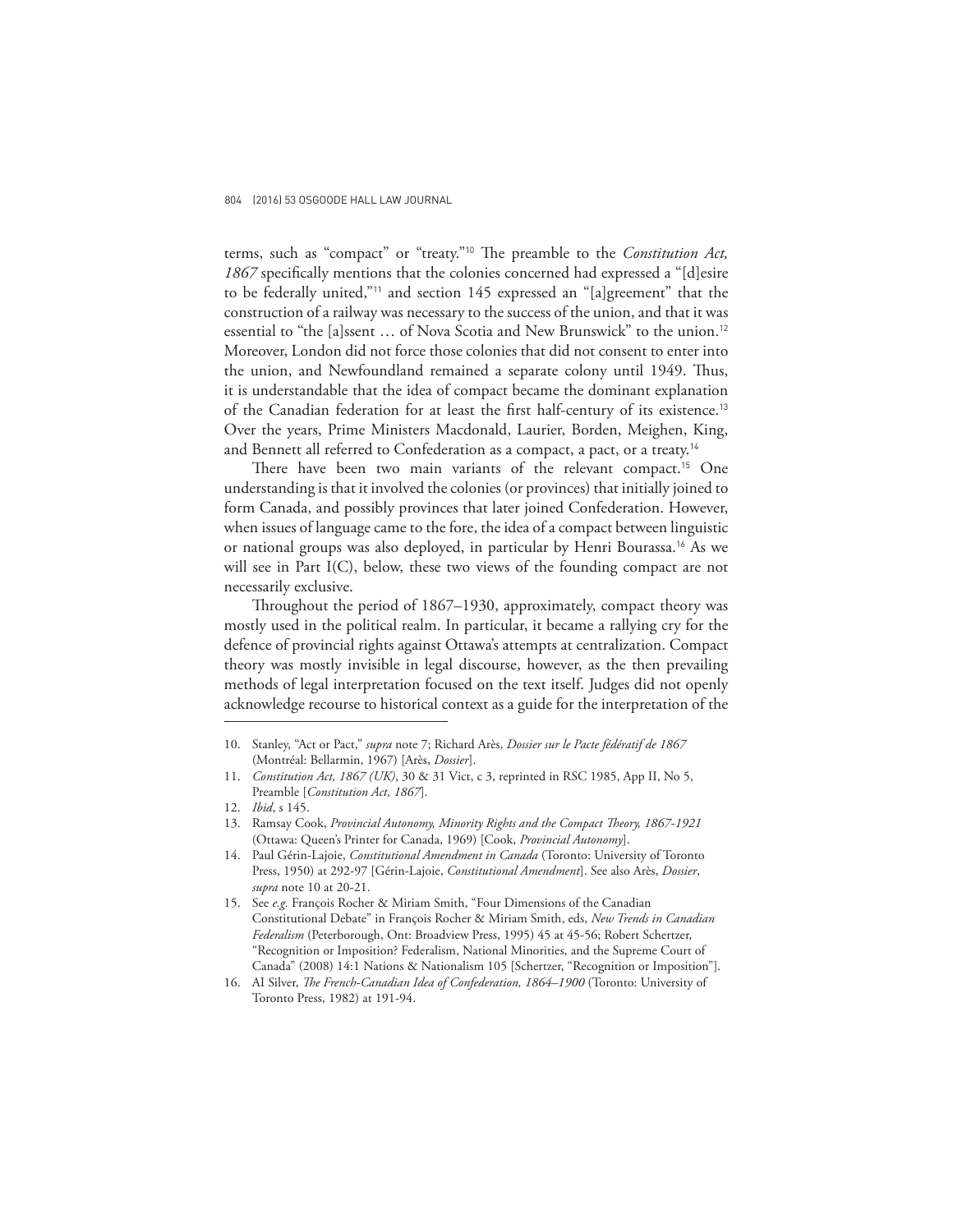legal text. Nevertheless, they occasionally referred to the contractual origins of Confederation, such as in this excerpt from the Privy Council's decision on the *Regulation and Control of Aeronautics in Canada*:

> Inasmuch as the Act embodies a compromise under which the original Provinces agreed to federate, it is important to keep in mind that the preservation of the rights of minorities was a condition on which such minorities entered into the federation, and the foundation upon which the whole structure was subsequently erected. The process of interpretation as the years go on ought not to be allowed to dim or to whittle down the provisions of the original contract upon which the federation was founded, nor is it legitimate that any judicial construction of the provisions of ss. 91 and 92 should impose a new and different contract upon the federating bodies.<sup>17</sup>

So far we have concentrated on the relationships between Canada's founding provinces or its two main language groups. But there is another political relationship that was impregnated with the idea of compact: that between the Crown and indigenous peoples. Since the early days of European colonization, treaties have been made with indigenous peoples in order to make peace, to engage into commerce, or to share land.<sup>18</sup> Upon the British conquest, the *Royal Proclamation* of 1763 reaffirmed the separate political status of "nations or tribes of Indians" and required that treaties be made with them to acquire their lands. This tradition of treaty making continued during the nineteenth century, even after Confederation. To be sure, indigenous peoples were not invited to the negotiations that led to the 1867 Constitution. It would be entirely inconsistent with the facts to suggest that they were a party to the federal compact. Rather, there was a long, parallel tradition of consensual dealings, entirely independent of what took place in Charlottetown, Quebec, and London. In this connection, Brian Slattery notes the parallel

> [b]etween the process whereby the provinces entered the federal union, and that whereby Aboriginal peoples became partners in Confederation. In both cases, the Crown usually proceeded by way of negotiation and agreement, a route not without its difficulties and conflicts. In both cases, it made solemn promises in order to secure the other party's agreement to enter Canada. In both cases, the resulting pact was embodied in fundamental constitutional accords — termed "Constitution Acts" in the case of the provinces, "Treaties" in the case of First Nations.<sup>19</sup>

<sup>17.</sup> *In re The Regulation and Control of Aeronautics in Canada*, [1932] 1 AC 54 at 70 (PC).

<sup>18.</sup> Williams, *Linking Arms*, *supra* note 5; Sébastien Grammond, *Terms of Coexistence: Indigenous Peoples and Canadian Law*, translated by Jodi Lazare (Toronto: Carswell, 2013) at 50-51 [Grammond, *Terms of Coexistence*].

<sup>19.</sup> "The Aboriginal Constitution" (2014) 67 Sup Ct L Rev (2d) 319 at 330.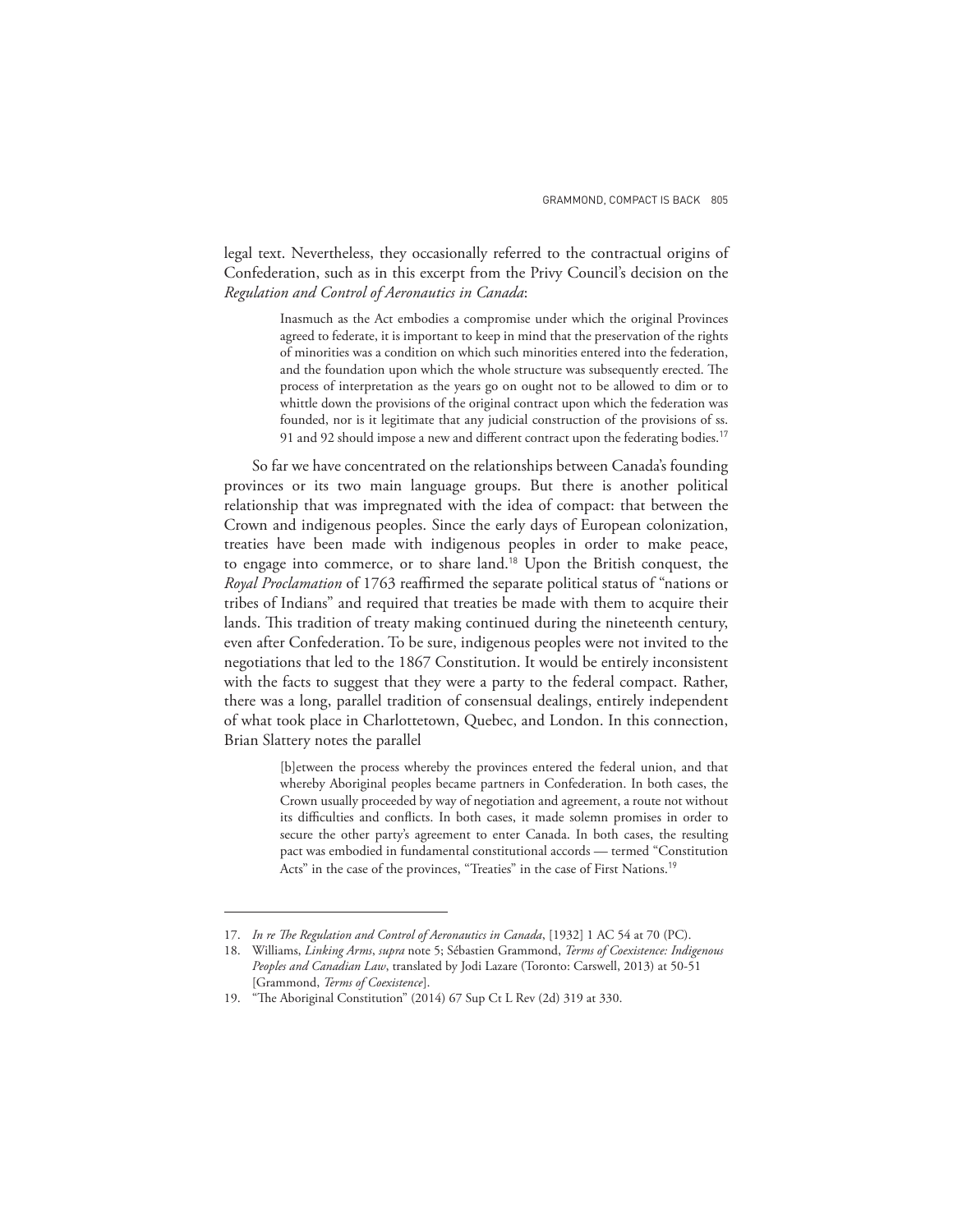This long history of consensual relationships provides a normative basis for the current revival of the idea that relationships with indigenous peoples should be based on mutual agreement,<sup>20</sup> an idea often referred to as "treaty federalism."<sup>21</sup>

#### C. COMPACT GOES OUT OF FASHION

Compact theory never went unchallenged. In 1887, a number of provinces held a conference to which the federal government was not invited. The result was a request to the Imperial Parliament to amend the 1867 Constitution without the concurrence of the federal government. London refused to accede to that demand.<sup>22</sup> Yet compact theory remained popular, possibly because the 1887 rejection related more to the normative consequences that the provinces sought to deduce from it—namely, to exclude the federal government from the constitutional amending process—than to its factual accuracy.

Despite its factual underpinnings and early dominance in the country's political life, compact theory became an inconvenient truth from the 1930s on.<sup>23</sup> Two events must be kept in mind when one seeks to understand the tide of criticism levelled against the theory. First, Canada's gradual accession to independence and the adoption of the *Statute of Westminster* in 1931 brought a sense of urgency to the search for a domestic constitutional amending formula. In that debate, compact theory became associated with a requirement that the Constitution could not be amended without the consent of each province.<sup>24</sup> Second, the Great Depression underscored the need for more vigorous state intervention in the economy, a task that the provinces were perceived as unable to undertake. Thus, as many people advocated for greater centralization, compact theory and its insistence on observing the initial distribution of powers came to be seen as an obstacle to progress.

The seminal criticism of the compact theory is found in a paper published in 1931 by Norman Rogers.<sup>25</sup> At a time when the adoption of the *Statute of Westminster* brought the issue of an amending formula to the forefront, Rogers understood compact theory to lead to a requirement of unanimous provincial

<sup>20.</sup> Paul LAH Chartrand, "Indigenous Peoples: Negotiating Constitutional Reconciliation and Legitimacy in Canada" (2011) 19:2 Waikato L Rev 14.

<sup>21.</sup> James [sákéj] Youngblood Henderson, "Empowering Treaty Federalism" (1994) 58:2 Sask L Rev 241.

<sup>22.</sup> Russell, *Constitutional Odyssey*, *supra* note 8 at 40.

<sup>23.</sup> Romney, "Provincial Equality," *supra* note 9.

<sup>24.</sup> Gérin-Lajoie, *Constitutional Amendment*, *supra* note 14 at 249-50.

<sup>25.</sup> Norman McL Rogers, "The Compact Theory of Confederation" (1931) 9:6 Can Bar Rev 395 [Rogers, "Compact Theory"].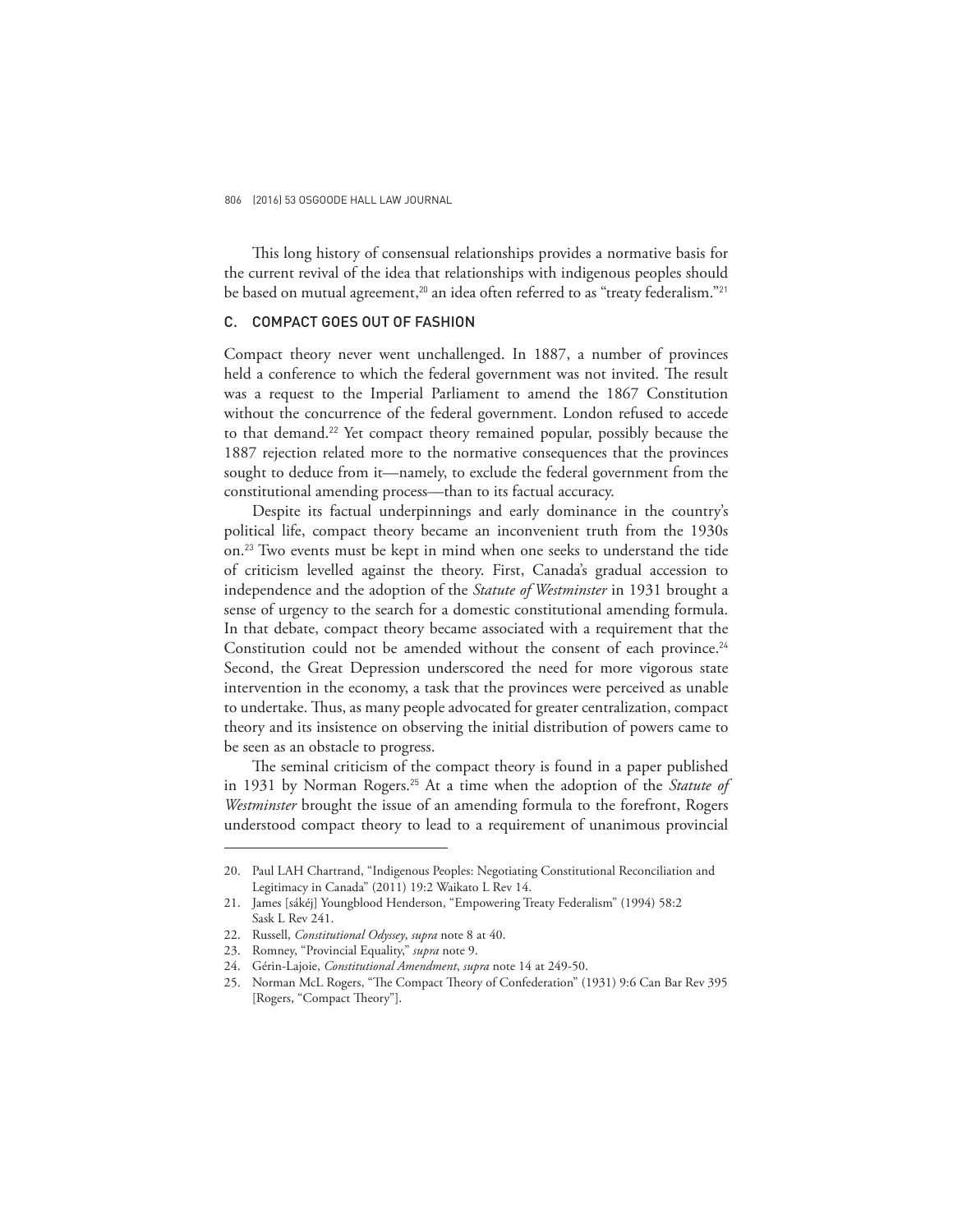consent to any constitutional amendment. That such a rule would, in his view, severely hamper the development of Canada prompted him to mount a fierce attack against the theory, which may be summarized as follows: The alleged parties to the compact or "treaty" had no formal treaty-making power; the establishment of a new federal constitution was within the exclusive purview of the Imperial Parliament, and colonial governments or legislatures could not purport to agree on that matter; the consent of New Brunswick and Nova Scotia was obtained through Imperial pressure; what was in the end approved by the legislatures of those two provinces did not match the Quebec resolutions adopted by the Canadian legislature; and it cannot be said that Alberta, Saskatchewan, and Manitoba were parties to a "compact," as they were created later by the federal Parliament acting alone. These arguments came to be widely accepted among English-speaking authors.<sup>26</sup>

At this juncture, an important feature of those criticisms must be highlighted. They were aimed not so much at disputing the existence of the facts underlying the idea of a compact, but rather at attacking the normative consequences flowing from those facts. In doing so, they focused on only two sets of rules that may be used to translate facts into normative consequences, namely, contract law and international law. On this view, the existence of a compact depends on whether the historical facts would lead to the conclusion that a valid contract (or, perhaps, a valid international treaty) had been entered into. Thus, Rogers insisted that the colonies lacked the capacity to enter into a binding agreement.<sup>27</sup> He and many others viewed the creation of the Prairie provinces by Parliament as incompatible with the idea that they could be parties to a compact. Scott, on his part, asserted that the two-nations compact and the provincial compact were mutually incompatible.<sup>28</sup>

The critics, however, never developed a credible competing narrative of the origins of Confederation. The idea that Confederation could be explained as the result of an Imperial statute was purely formal and merely side-stepped the

<sup>26.</sup> FR Scott, "Areas of Conflict in the Field of Public Law and Policy" (1956–1957) 3:1 McGill LJ 29 [Scott, "Areas of Conflict"]; Donald Creighton, "The Myth of Biculturalism" in Donald Creighton, ed, *Towards the Discovery of Canada: Selected Essays* (Toronto: Macmillan, 1972) 256 at 256-60; Cook, *Provincial Autonomy*, *supra* note 13; Robert MacGregor Dawson, *Dawson's The Government of Canada*, 6th ed by Norman Ward (Toronto: University of Toronto Press, 1987) at 285-86.

<sup>27.</sup> Rogers, "Compact Theory," *supra* note 25 at 400.

<sup>28.</sup> Scott, "Areas of Conflict," *supra* note 26 at 34.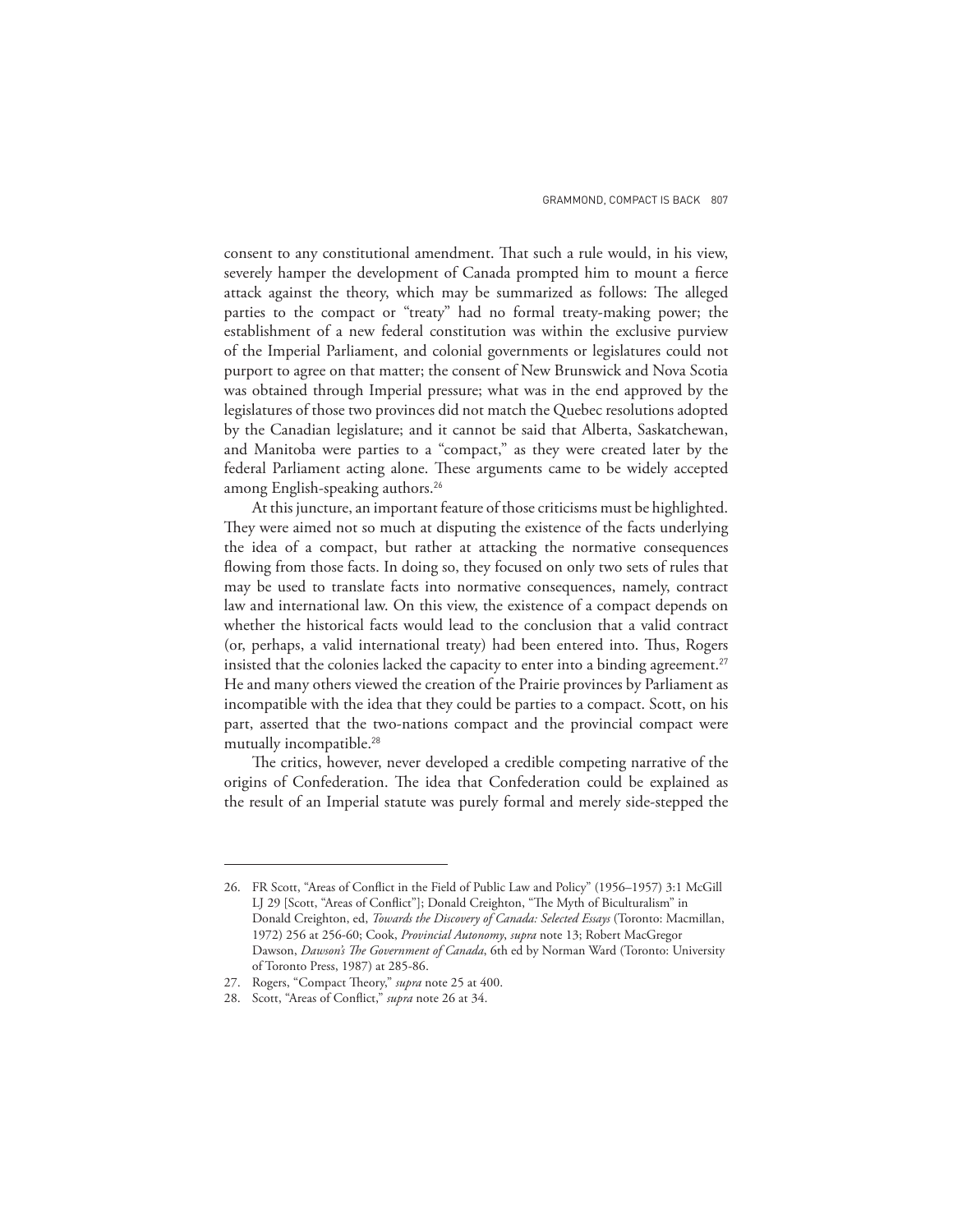question; it was "little more than an antidote to the compact theory."<sup>29</sup> Some of the critics of compact theory were even prepared to admit that there was a 'moral compact' at the root of Confederation, although that moral compact was mainly described as an agreement between Anglophones and Francophones, not a compact of founding provinces.<sup>30</sup> For example, J.A. Corry said that "[i]t might not be a breach of contract but it would be a breach of faith" to remove provincial jurisdiction over certain matters, which was the basis of French Canadian consent to Confederation.<sup>31</sup>

Compact theory became even more unpopular as the federal government's official ideology switched from "two nations" to multiculturalism under the leadership of Prime Minister P.E. Trudeau.<sup>32</sup> Thus, the SCC's *Upper House Reference*<sup>33</sup> of 1979 was criticized on the basis that it adopted compact theory in practice, if not in name.<sup>34</sup> Two years later, when compact arguments were made in the case concerning the patriation of the Constitution, a majority of the Court expressed serious doubts as to the validity of the compact theory and asserted that it could only operate in the realm of politics and political science, not law.<sup>35</sup> In fact, one could say that compact theory had by then been replaced by the "federal principle" as the underlying theory used by the Court to explain the federal aspects of the Canadian Constitution.<sup>36</sup> While the federal principle seeks to derive normative content from the abstract idea of federalism itself, it does so in a way that does not draw from Canada's historical experience and that does not seek to reflect any particular commitments between the country's constituent parts.

<sup>29.</sup> Jeremy Webber, *The Constitution of Canada: A Contextual Analysis* (Oxford: Hart Publishing, 2015) at 138 [Webber, *Constitution of Canada*].

<sup>30.</sup> Norman McL Rogers, "Mr. Ferguson and the Constitution" (1930) 11:122 Can Forum 47 at 49.

<sup>31.</sup> Gérin-Lajoie, *Constitutional Amendment*, *supra* note 14 at 214, citing JA Corry, *Democratic Government and Politics* (Toronto: University of Toronto Press, 1946) at 375-76.

<sup>32.</sup> Kenneth McRoberts, "Canada and the Multinational State" (2001) 34:4 Can J Pol Sci 683.

<sup>33.</sup> *Re: Authority of Parliament in Relation to the Upper House*, [1980] 1 SCR 54, 102 DLR (3d) 1.

<sup>34.</sup> Patrick Monahan, *Politics and the Constitution: The Charter, Federalism and the Supreme Court of Canada* (Toronto: Carswell, 1987) at 175-86.

<sup>35.</sup> *Re Resolution to Amend the Constitution*, [1981] 1 SCR 753 at 803, [1981] SCJ No 58 [*Patriation Reference*]. See also Schertzer, "Recognition or Imposition," *supra* note 15 at 116.

<sup>36.</sup> *Patriation Reference* at 905-06. See also Jean-François Gaudreault-DesBiens, "The 'Principle of Federalism' and the Legacy of the *Patriation* and *Quebec Veto References*" (2011) 54 Sup Ct L Rev (2d) 77.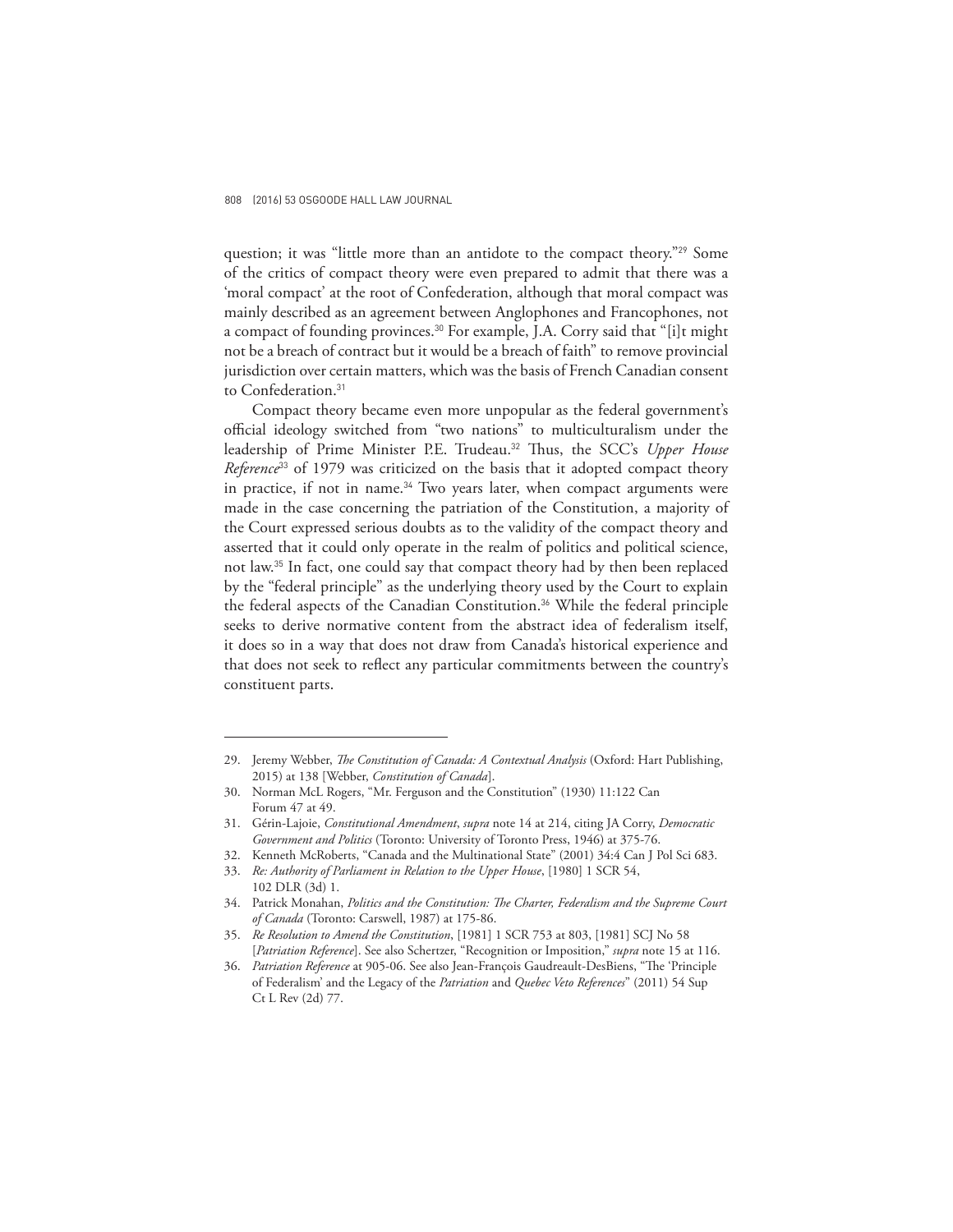Despite the overwhelming tide of criticism, compact theory has remained popular in Quebec, where the compact of provinces and compact of linguistic communities intersect. It has provided a powerful argument to challenge unilateral assertions of power by the federal government. As Gérin-Lajoie presciently explained in 1950:

> The so-called separatist movement in Quebec has never secured any general support because the people of the province believe that their association with the other provinces under what is called the Pact of Confederation is workable and advantageous. But should any attempt be made to override this Pact without the consent of Quebec the situation might be different.<sup>37</sup>

Of course, patriation of the Constitution without Quebec's consent, in 1982, has given rise to an enduring narrative of the broken compact.<sup>38</sup> As Peter Russell asserts, this process "broke the bond of trust between French and English Canada that lies at the heart of Confederation."<sup>39</sup>

During the same period—that is, roughly, 1930-1980—the idea that the relationship between indigenous peoples and the Crown was based on mutual agreement also came under fire. Treaties were concluded until the 1920s, but since the early days of Confederation the indigenous policy of the federal government was geared towards assimilation of indigenous peoples, which is hardly compatible with the idea of a continuing compact. The idea of assimilation was forcefully expressed in the Trudeau government's 1969 "white paper" proposing a new indigenous policy.<sup>40</sup> Among the policies designed to put an end to the separate treatment of indigenous peoples, the government proposed to find a way to equitably end "the anomaly of treaties between groups within society and the government of that society."<sup>41</sup>

## II. COMPACT AND THE COURTS TODAY

By taking compact theory literally and rejecting it for lack of certain purportedly essential features of private law contracts or international treaties, the critics of

<sup>37.</sup> Gérin-Lajoie, *Constitutional Amendment*, *supra* note 14 at 263.

<sup>38.</sup> See *e.g.* Eugénie Brouillet, *La négation de la nation: L'identité culturelle québécoise et le fédéralisme canadien* (Sillery, Québec: Septentrion, 2005).

<sup>39.</sup> Peter H Russell, "The *Patriation* and *Quebec Veto References*: The Supreme Court Wrestles with the Political Part of the Constitution" (2011) 54 Sup Ct L Rev (2d) 69 at 76.

<sup>40.</sup> Jean Chrétien, *Statement of the Government of Canada on Indian Policy* (Ottawa: Ministry of Indian Affairs and Northern Development, 1969), online: <http://www.aadnc-aandc.gc.ca/ eng/1100100010189/1100100010191>.

<sup>41.</sup> *Ibid*.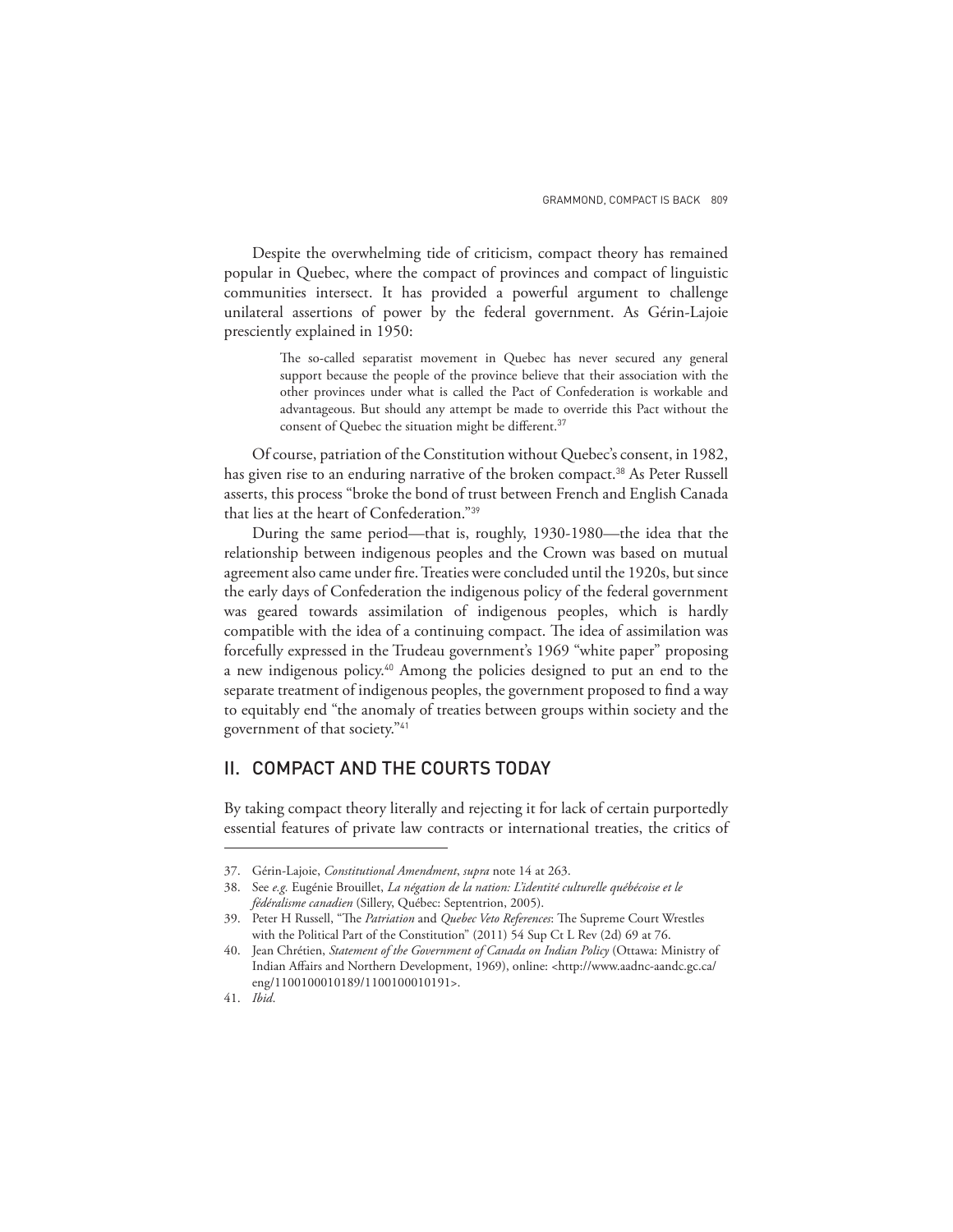compact theory missed an important point. Although the idea of a compact has a legal dimension, it was never the intention of its proponents to argue that Confederation was an enforceable legal contract in the private law sense. As political scientist Peter Russell writes, "[T]his debunking of the compact theory tends to miss the point that Confederation was based on a political agreement – a deal – first between English and French political elites in the Canadas and then between those Canadians and their Maritime counterparts."<sup>42</sup>

What the critics overlooked was that there were means other than contract law or international law to translate the facts of compact into normative consequences. In particular, the interpretation of legislation (including constitutional legislation) may take into account the circumstances of its adoption. Such an approach helps to clarify the origins of constitutional provisions, the logic behind them, the interests they seek to protect, and their overall purpose. When this fact is appreciated, the use of compact theory in constitutional law may be seen in a new light.

#### A. COMPACT AS A NORMATIVE METAPHOR

During the era when compact theory was generally accepted, the dominant approach to legal interpretation was more formalistic or literal than it is today. Judges tended to focus on the text of the statute to be interpreted. Recourse to extrinsic materials such as historical evidence was considered inappropriate. By contrast, the modern method of interpretation seeks to situate the text within its context and to reconcile it with the purpose that the legislature sought to achieve.<sup>43</sup> Context includes not only other statutes, but also the historical and social context. For his part, Dworkin asserts that judges must seek to understand the overarching principles of the legal system and give legal texts an interpretation that is consistent with those principles.<sup>44</sup> In Canadian constitutional jurisprudence, concepts such as "underlying principles,"<sup>45</sup> "architecture" of the constitution,<sup>46</sup>

<sup>42.</sup> Russell, *Constitutional Odyssey*, *supra* note 8 at 18.

<sup>43.</sup> Pierre-André Côté, *The Interpretation of Legislation in Canada*, 4th ed (Toronto: Carswell, 2011) at 4-9; Ruth Sullivan, *Sullivan on the Construction of Statutes*, 6th ed (Markham, Ont: LexisNexis Canada, 2014) at 1.

<sup>44.</sup> Ronald Dworkin, *Law's Empire* (Cambridge, Mass: The Belknap Press of Harvard University Press, 1986).

<sup>45.</sup> See *Reference re Secession of Quebec*, [1998] 2 SCR 217 at paras 1, 49-51, 77, 148, [1998] SCJ No 61 [*Secession Reference*].

<sup>46.</sup> See *ibid* at para 50; *Reference re Senate Reform*, 2014 SCC 32 at paras 26-27, 54, 59-60, 70, 97, [2014] 1 SCR 704 [*Senate Reform Reference*].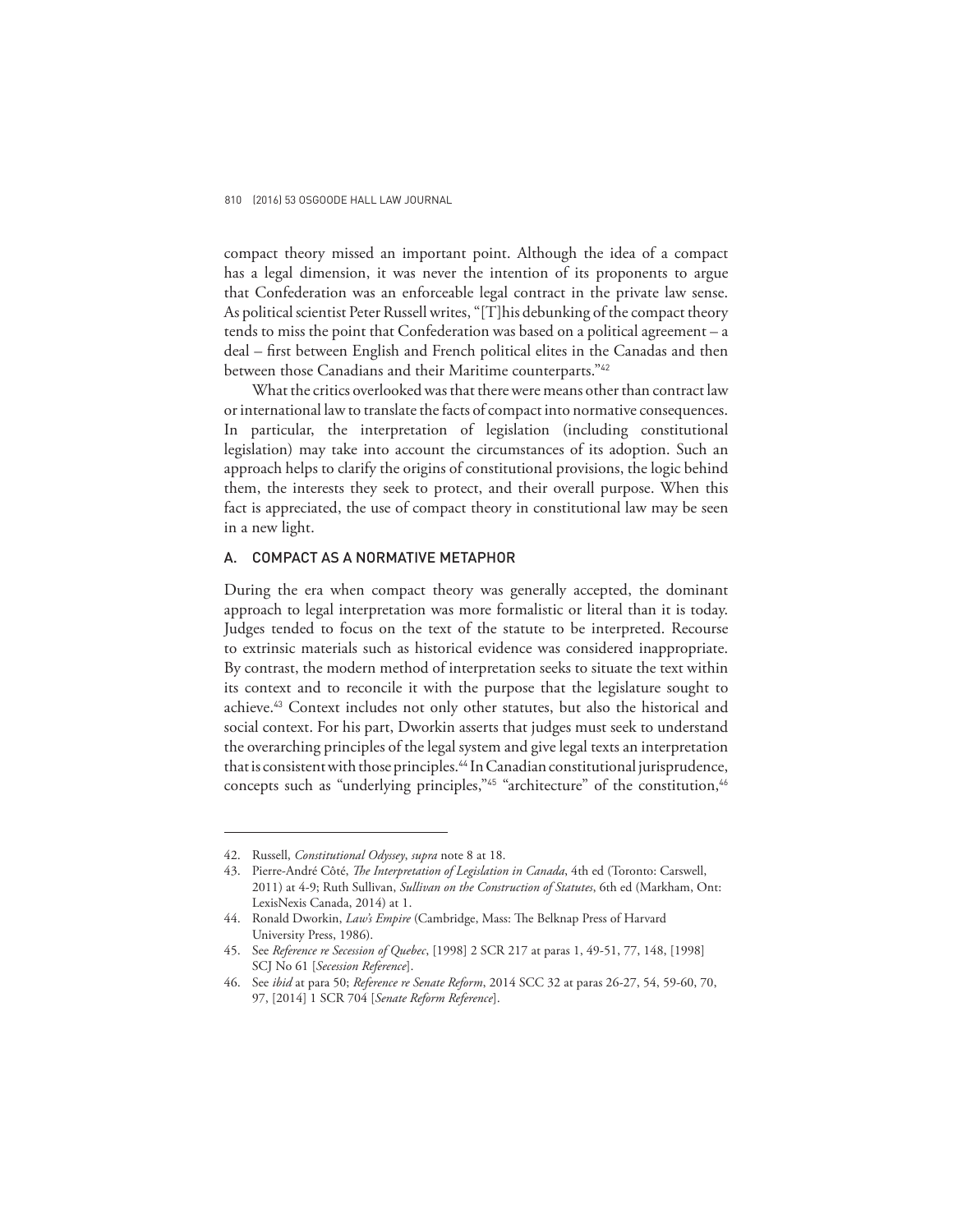and "structural analysis"<sup>47</sup> have been used to describe the gist of the modern method of legal interpretation.

Concepts such as compact (or contract or agreement) may play a metaphorical<sup>48</sup> rather than technical role in modern statutory interpretation. By a metaphorical role, I mean that such concepts are used to describe a situation in a way that carries normative force. This point may be explained through an example from everyday life. If I say to my daughter that she may have ice cream after she does her homework, and I add, "We have a contract," I am not suggesting that our exchange results in a legally enforceable contract. I am using a legal term in a metaphorical sense to convey the idea that we have a moral duty to abide by our undertakings. This is similar to the use of compact theory to guide the interpretation of the Canadian Constitution. No suggestion is made that the Constitution is somehow akin to a notarial deed. Rather, the point is that there was a mutual political commitment that predated and was "translated" into the constitutional text, and the text should be interpreted in light of that commitment. In this respect, Russell described compact theory as a "myth" not in the sense of a lie but in the sense that "its validity depends not on its historical accuracy, but on its capacity to serve as a set of 'beliefs and notions that men hold, that they live by or live for.'"<sup>49</sup>

#### B. COMPACT IN RECENT SUPREME COURT OF CANADA DECISIONS

Over the last twenty years, three major decisions of the SCC squarely addressed the nature of the Canadian Confederation and the process for amendment of the Constitution: the Quebec *Secession Reference*, <sup>50</sup> the *Supreme Court Act Reference*, 51 and the *Senate Reform Reference*. <sup>52</sup> Compact theory figures prominently in the Court's reasons, if not by name<sup>53</sup> then by clear implication from the historical narrative deployed by the Court and the interpretive techniques used to

<sup>47.</sup> *R v Demers*, 2004 SCC 46 at para 86, [2004] 2 SCR 489.

<sup>48.</sup> Hugo Cyr, "Constitutional Metaphors for an Unfinished Constitution" (2014) 19:1 Rev Const Stud 1; Marie-Laure Mathieu, *Les représentations dans la pensée des juristes* (Paris: IRJS, 2014).

<sup>49.</sup> Russell, *Constitutional Odyssey*, *supra* note 8 at 48-49 [citation removed]; TJJ Loranger, *Lettres sur l'interprétation de la constitution fédérale* (Quebec City: Imprimerie A Côté, 1883) at 61.

<sup>50.</sup> *Supra* note 45.

<sup>51.</sup> *Reference re Supreme Court Act, ss 5 and 6*, 2014 SCC 21, [2014] 1 SCR 433 [*Supreme Court Act Reference*].

<sup>52.</sup> *Supra* note 46.

<sup>53.</sup> For one exception, see *ibid* at para 41, citing Benoît Pelletier, *La Modification Constitutionnelle au Canada* (Scarborough, Ont: Carswell, 1996) at 208.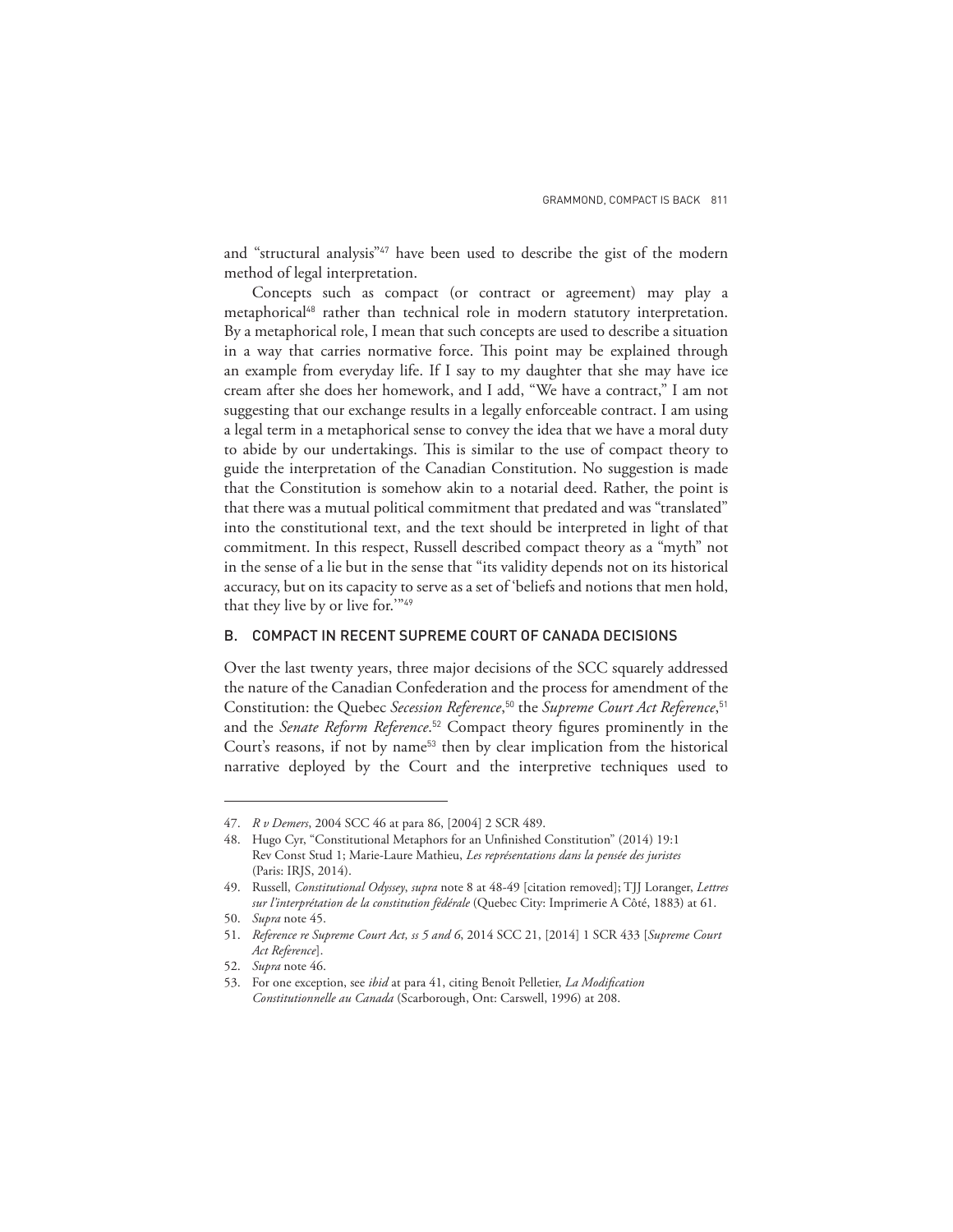give meaning to various parts of the amending formula. A more recent case, *Caron v Alberta*, <sup>54</sup> dealt with a claim that legislative bilingualism was a condition of the annexation of the North-West to Canada in 1870 and that the Province of Alberta was now bound by that condition. While the majority of the Court rejected the claim, both the majority opinion and the dissent analyzed constitutional provisions as the result of a compromise, an approach broadly compatible with compact theory.

In the 1998 *Quebec Secession Reference*, the making of the 1867 Constitution is described as the result of negotiations between the former colonies: "On September 1, 1864, 23 delegates (five from New Brunswick, five from Nova Scotia, five from Prince Edward Island, and eight from the Province of Canada) met in Charlottetown. After five days of discussion, the delegates reached agreement on a plan for federal union."<sup>55</sup> Engaging in a hypothetical exercise, the Court then highlighted the fact that federalism was an essential term of that agreement, showing that the consent of certain "partners" was conditional on the adoption of a federal structure: "The significance of the adoption of a federal form of government cannot be exaggerated. Without it, neither the agreement of the delegates from Canada East nor that of the delegates from the maritime colonies could have been obtained."<sup>56</sup>

The Court also described how the consent of each unit was given (or withheld, in the case of Prince Edward Island and Newfoundland) through an election or a resolution of its assembly, and highlighted the political (as opposed to legal) necessity of such consent.<sup>57</sup> The Court emphasized that the intention was not to merge the colonies into an undifferentiated political entity: "At Confederation, political leaders told their respective communities that the Canadian union would be able to reconcile diversity with unity."<sup>58</sup>

Other nineteenth-century components of the Constitution are described in similar terms in subsequent cases. The Court began its judgment in the *Senate Reform Reference* by noting that the Senate "lies at the heart of the agreements that gave birth to the Canadian federation";<sup>59</sup> the Senate was "the product of consensus."<sup>60</sup> In *Caron v Alberta*, both the majority and the dissent described

<sup>54.</sup> *Caron v Alberta*, 2015 SCC 56, [2015] 3 SCR 511 [*Caron*].

<sup>55.</sup> *Secession Reference*, *supra* note 45 at para 36.

<sup>56.</sup> *Ibid* at para 37.

<sup>57.</sup> *Ibid* at paras 39-40.

<sup>58.</sup> *Ibid* at para 43.

<sup>59.</sup> *Senate Reform Reference*, *supra* note 46 at para 1.

<sup>60.</sup> *Ibid* at para 17.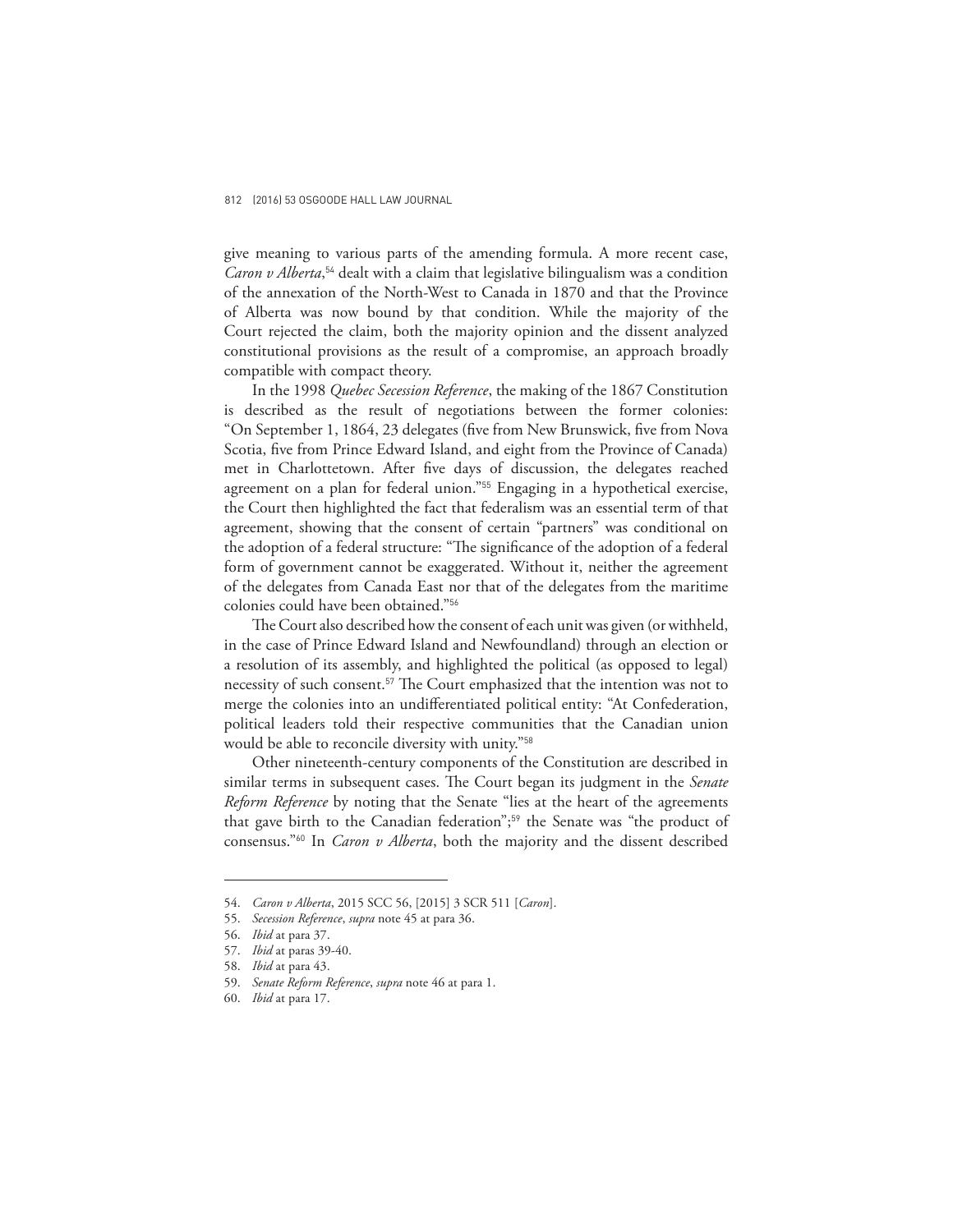the annexation of the North-West as the result of negotiation and compromise.<sup>61</sup> Moreover, in the *Supreme Court Act Reference*, the Court described its own founding moment—the adoption of the *Supreme Court Act* in 1875—as a "historic bargain," the substance of which must be taken into account in interpreting that law.<sup>62</sup> In the end, the Court constitutionalized certain parts of the *Supreme Court Act*, in particular those that were related to that historic bargain.

In the *Supreme Court Act Reference* and the *Senate Reform Reference*, the Court told a similar story with respect to the making of the 1982 Constitution and its amending formula. The Court described the various proposals made since the 1930s. It noted that the amending formula finds its immediate source in the "April Accord" between eight provinces, including Quebec, which became the "provincial part" of the November 1981 bargain between the federal government and nine provinces. Thus, instead of ascribing the constitutional text to an abstract 'constitutional legislator' (or *pouvoir constituant*), the Court recognized that the amending formula was the result of a bargain and was crafted to protect provincial interests. Hence, Canada's two main constitutional instruments are described not as the product of the will of an undifferentiated collective body, nor as flowing from an abstract "federal principle," but as the result of specific bargains made between the country's constitutive parts.<sup>63</sup> Only the word "compact" is missing from this account.

The Court also resorted to compact-based reasoning to inform the interpretation of specific provisions of the amending formula found in the Constitution Act, 1982.<sup>64</sup> This is of particular relevance, as the amending formula is not only the product of an agreement, but also embodies the procedure through which this very agreement may be varied in the future. The issue in the *Supreme Court Act Reference* was whether Parliament could, acting alone, amend the qualifications required of the SCC's three Quebec judges, without following the Constitution's amending procedure. Section 41(*d*) of the *Constitution Act, 1982* provides that "[a]n amendment of the Constitution of Canada in relation to … the composition of the Supreme Court of Canada" requires the unanimous consent

<sup>61.</sup> For the majority decision, see *Caron*, *supra* note 54 at paras 23-24, Cromwell and Karakatsanis JJ. For the dissent, see *ibid* at paras 165-95, Wagner and Côté JJ, dissenting.

<sup>62.</sup> *Supreme Court Act Reference*, *supra* note 51 at para 20.

<sup>63.</sup> Gareth Morley, "Dead Hands, Living Trees, Historic Compromises: The Senate Reform and Supreme Court Act References Brings the Originalism Debate in Canada" (2016) 53:3 Osgoode Hall LJ [page 745] [Morley, "Dead Hands"].

<sup>64.</sup> Catherine Mathieu & Patrick Taillon, "Le fédéralisme comme principe matriciel dans l'interprétation de la procédure de modification constitutionnelle" (2015) 60:4 McGill LJ 763 [Mathieu & Taillon, "Le fédéralisme"].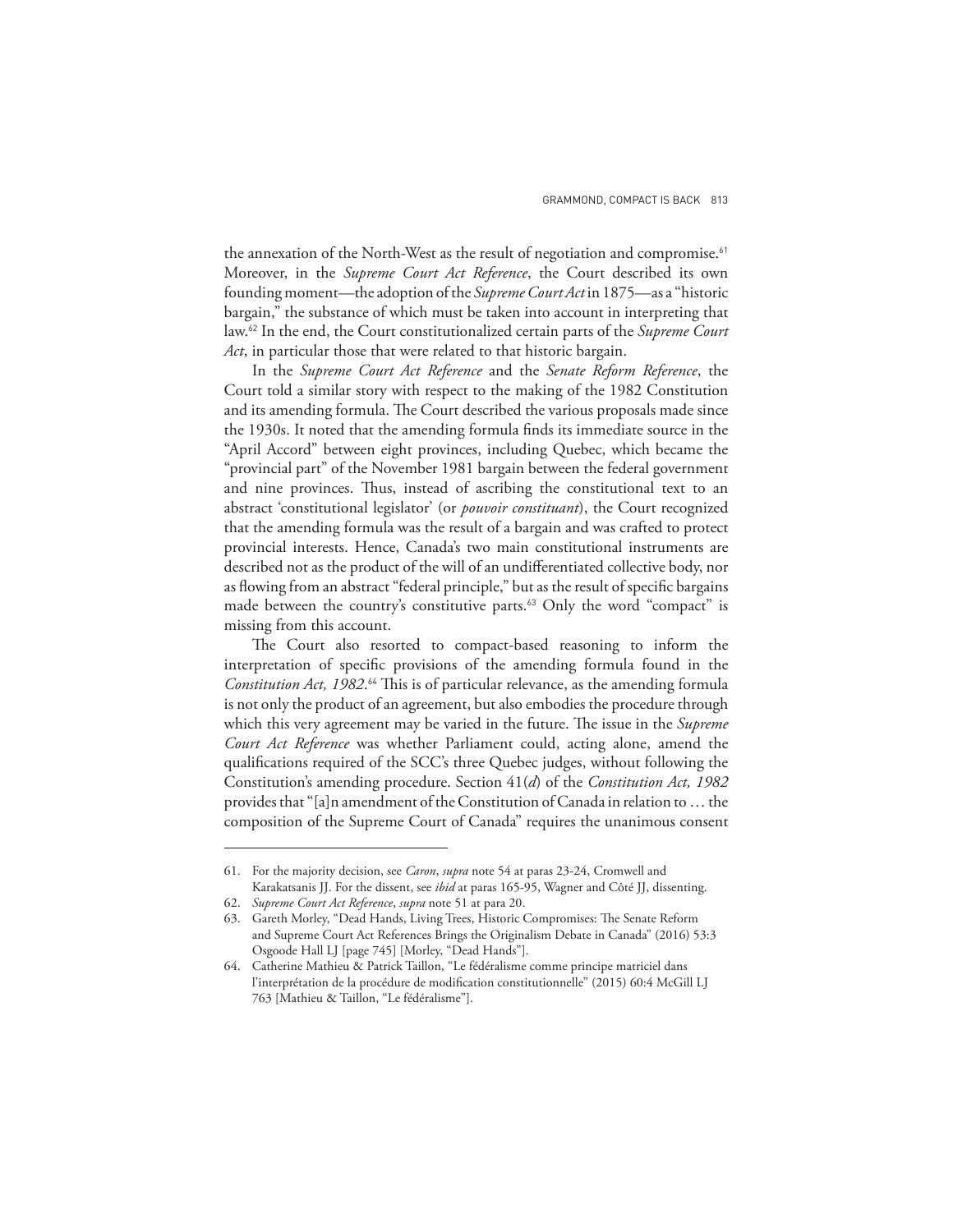of the provincial legislatures.<sup>65</sup> However, the *Supreme Court Act*, which specifies the qualifications for the Quebec judges, is not formally part of the Constitution of Canada.<sup>66</sup> The federal government argued that section 41(*d*) would apply only if provisions regarding the Court were to be added to the Constitution, but not to amendments to the current provisions of the *Supreme Court Act*.

To solve this problem, the Court resorted to an interpretive technique well known to contract lawyers: identifying the intention of the parties to the "bargain" that was the amending formula.<sup>67</sup> The judges thus easily discovered that the intention (or purpose) behind the formula was the protection of provincial interests. They employed statements made by one side during the negotiations namely, the explanatory notes to the April Accord prepared by the provincial governments—to isolate the precise interest at stake here: the protection of Quebec's civil law system. As civil law cases would be heard in the last resort by the SCC, it was necessary for the protection of the civil law that at least three members of the Court be trained in that system. Indeed, this was also the gist of the "historic bargain" allowing for the creation of the Court in 1875.<sup>68</sup>

The same kind of reasoning is present in the *Senate Reform Reference*, although perhaps less conspicuously. As the Senate was at the heart of the Confederation bargain, it follows logically that the parties to that bargain should have a say over any changes made to it. According to the Court, "The Senate is a core component of the Canadian federal structure of government. As such, changes that affect its fundamental nature and role engage the interests of the stakeholders in our constitutional design—i.e. the federal government and the provinces—and cannot be achieved by Parliament acting alone."<sup>69</sup> Jean Chrétien, who was the federal Minister of Justice when the federal government proposed a constitutional amendment formula in 1980, is even paraphrased as having said at that time that "significant Senate reform which engages the interests of the provinces could only be achieved with their consent."<sup>70</sup> As the changes proposed by the federal government (*i.e.*, "consultative" elections and term limits) would have changed the nature and role of the Senate, they could only be made through

<sup>65.</sup> *Constitution Act, 1982*, being Schedule B to the Canada Act 1982 (UK), 1982, c 11, s 41(d) [*Constitution Act, 1982*].

<sup>66.</sup> More precisely, it is not mentioned in the Schedule to the *Constitution Act, 1982*, which lists the statutes that are included in the Constitution of Canada. See *ibid*, Schedule.

<sup>67.</sup> See *e.g.* Sébastien Grammond, Anne-Françoise Debruche & Yan Campagnolo, *Quebec Contract Law*, 2d ed (Montréal: Wilson & Lafleur, 2016).

<sup>68.</sup> *Supreme Court Act Reference*, *supra* note 51 at para 104.

<sup>69.</sup> *Senate Reform Reference*, *supra* note 46 at para 77.

<sup>70.</sup> *Ibid* at para 76.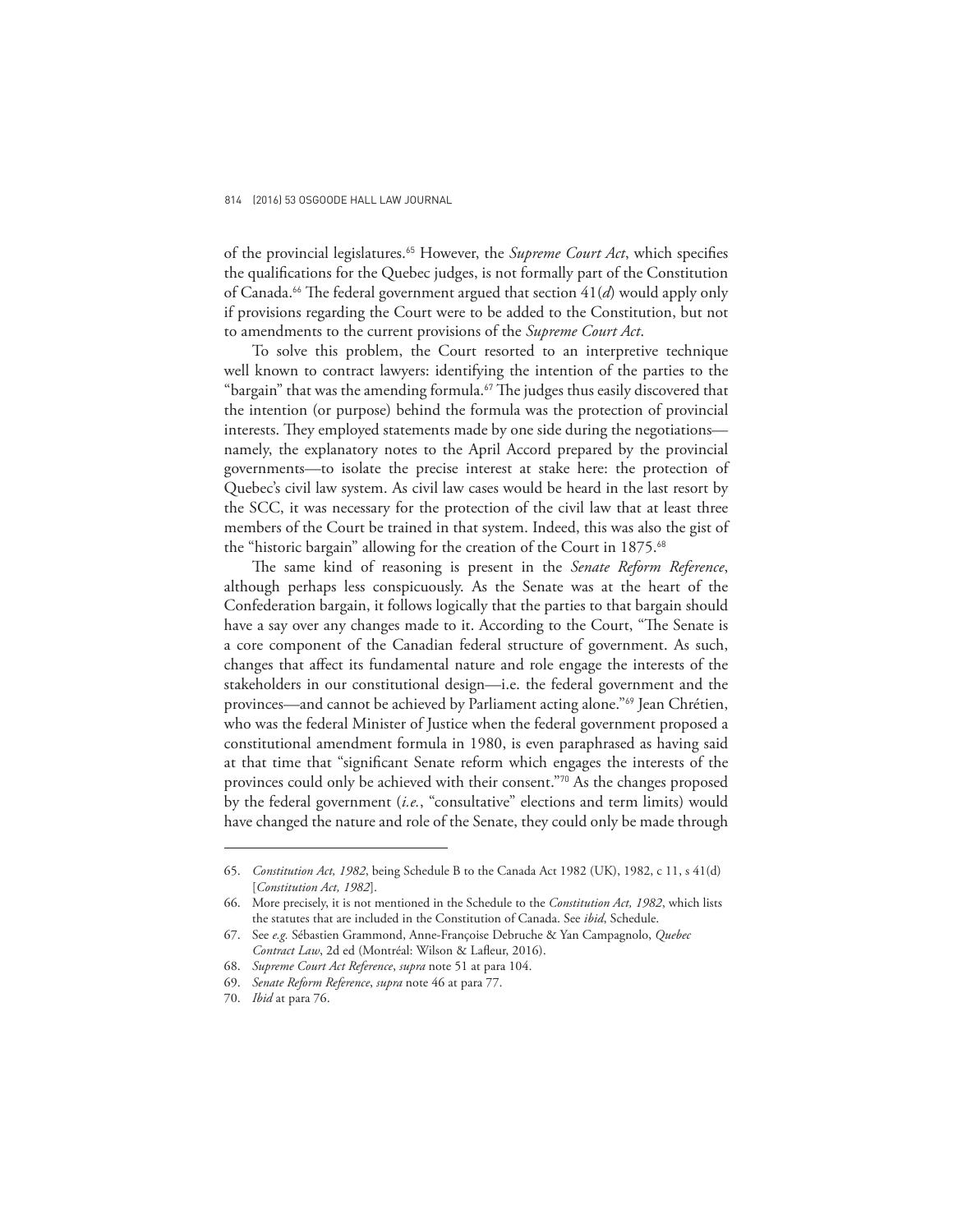a constitutional amendment. The Court also noted that the amending formula was the result of discussions between the federal government and the provinces that began in the 1930s.<sup>71</sup> While the Court did not offer a detailed review of the history of those discussions, an examination of the Fulton-Favreau formula and the Victoria Charter shows that the curtailment of any federal power to change the main features of the Senate was an important provincial concern, at least since the conferral of a partial amending power on the federal Parliament in 1949.<sup>72</sup>

The Court also had to determine which amending formula—7/50 or unanimity—would apply to Senate abolition. Again, its reasoning relies heavily on the history of the negotiations leading to the adoption of the amending formula. The Court noted that at no time during the discussions of the 1970s was the abolition of the Senate seriously contemplated.<sup>73</sup> Hence, while section 42 of the *Constitution Act, 1982*—which lists topics subject to the 7/50 formula mentions the Senate's powers and the number of Senators for each province,<sup>74</sup> it could not be interpreted as encompassing abolition of the Senate. This would go beyond what the framers intended.<sup>75</sup>

One question that has bedevilled proponents of the compact theory is the identification of the parties to the compact. In one passage of the *Secession Reference*, the Court describes the "participants" in Confederation by reference to the entities that are entitled to initiate and to vote on a constitutional amendment, namely the federal state and the provinces.<sup>76</sup> This description is repeated in the *Senate Reform Reference*: "Parliament and the provinces are equal stakeholders in the Canadian constitutional design."77 Note that these are different from the original "parties" to Confederation, which may be identified as the three founding colonies, or perhaps the four initial provinces. The federal state (acting through Parliament) appears now to be considered a participant in Confederation, although it did not exist prior to 1867 and could not be said

<sup>71.</sup> *Ibid* at paras 30-31. See also J Peter Meekison, "The Amending Formula" (1982-1983) 8:1&2 Queen's LJ 99.

<sup>72.</sup> The Fulton-Favreau formula is reprinted in Anne F Bayefsky, *Canada's Constitution Act 1982 & Amendments: A Documentary History*, vol 1 (Toronto: McGraw-Hill Ryerson, 1989) at 16-21. For the Victoria Charter, see Government of Canada, Intergovernmental Affairs, *Constitutional Conference – Victoria (1971)* (26 April 2010), online: <http://www.pco-bcp. gc.ca/aia/index.asp?lang=eng&page=hist&doc=victoria-eng.htm>. See also Louis-Philippe Pigeon, "Le sens de la formule Fulton-Favreau" (1966–1967) 12:4 McGill LJ 403.

<sup>73.</sup> *Senate Reform Reference*, *supra* note 46 at paras 18-19, 101.

<sup>74.</sup> *Constitution Act, 1982*, *supra* note 65, s 42.

<sup>75.</sup> *Senate Reform Reference*, *supra* note 46 at paras 67, 90.

<sup>76.</sup> *Secession Reference*, *supra* note 45 at para 69.

<sup>77.</sup> *Senate Reform Reference*, *supra* note 46 at para 48.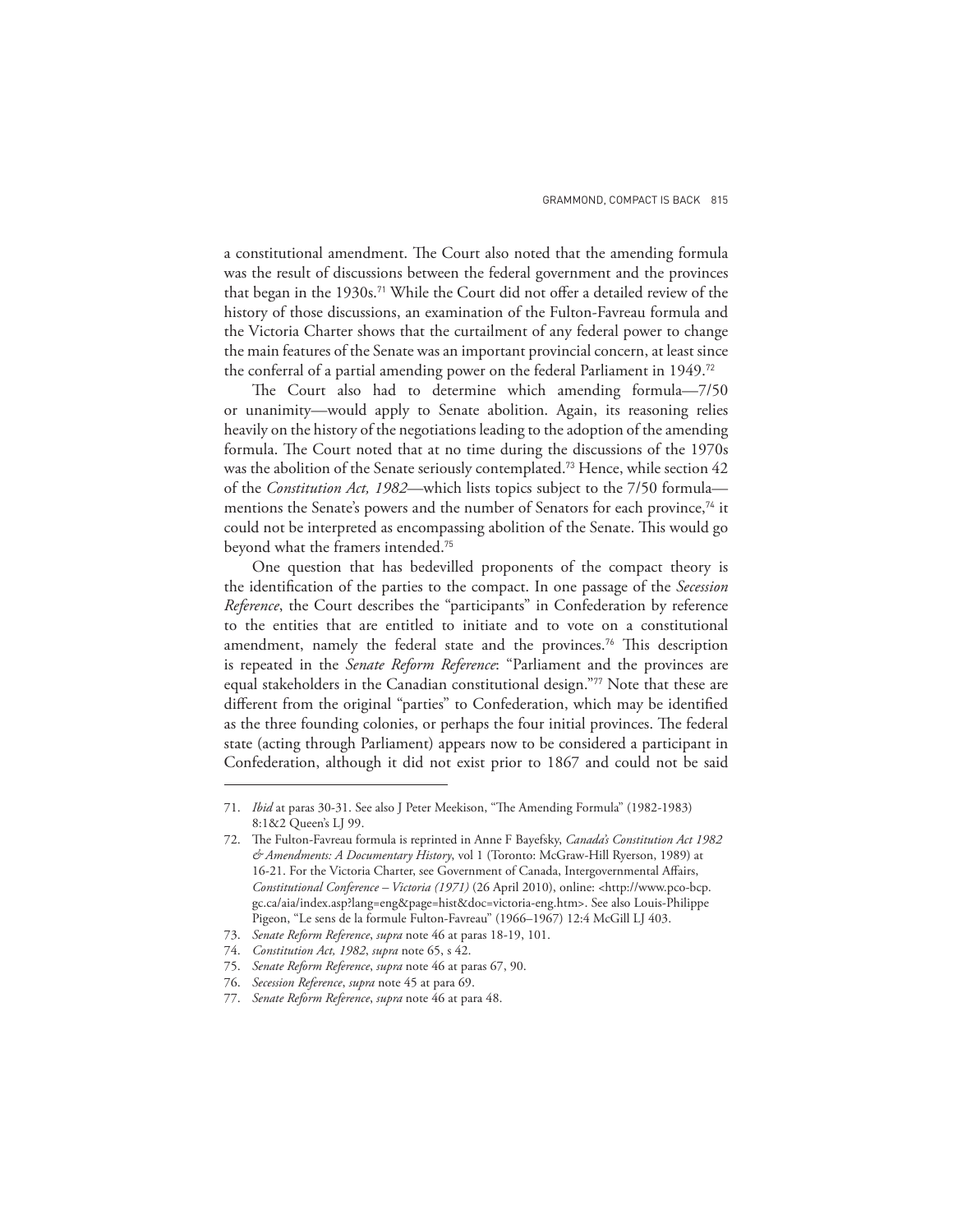to be a party to the initial compact. Current participants also include Alberta and Saskatchewan, which were created by Parliament and did not pre-exist their admission into the compact, while other provinces existed as colonies prior to their admission to Canada and could thus negotiate their terms of union with the federal government.

Yet, when it comes to substance, there are clear dualist overtones in those cases.<sup>78</sup> Dualism in this sense refers to the idea of a compact between two founding nations, French and British, or two language groups, Anglophone and Francophone. Thus, in the *Secession Reference*, the Court indicated that a vote in favour of Quebec independence would lead to a "negotiation process [that] would require the reconciliation of various rights and obligations by negotiation between *two legitimate majorities*, namely, the majority of the population of Quebec, and that of Canada as a whole."<sup>79</sup> Likewise, in the *Supreme Court Act Reference*, the agreement that paved the way for the creation of the Court in 1875 is consistently described as a bargain between Quebec and the rest of the country. The 1982 amending formula was an agreement to entrench the 1875 bargain. It gives Quebec a veto over any attempt to reduce its representation on the Court. This cannot be explained by the abstract "federal principle."

At the same time, the Court suggested that there may be more parties to the compact. In the *Secession Reference*, it warned that negotiations following a successful referendum would need to "address the interests of the federal government, of Quebec and the other provinces, and other participants, as well as the rights of all Canadians both within and outside Quebec."<sup>80</sup> In *Caron v Alberta*, the dissenting judges employed the concept of "founding peoples," referring in particular to groups who negotiated their adhesion to Canada, in that case the Métis of the Canadian West.<sup>81</sup>

The idea of compact is also present in the Court's Aboriginal law jurisprudence. The Court has repeatedly stated that the overarching goal of that area of the law is to achieve reconciliation between the Crown and indigenous peoples, and that negotiation is the preferred means towards that goal.<sup>82</sup> In *Haida Nation*, the Court went as far as suggesting that that, absent a treaty, Canada

<sup>78.</sup> Mathieu & Taillon, "Le fédéralisme," *supra* note 64; Schertzer, "Recognition or Imposition," *supra* note 15 at 114.

<sup>79.</sup> *Secession Reference*, *supra* note 45 at para 152 [emphasis added].

<sup>80.</sup> *Ibid* at para 92.

<sup>81.</sup> *Caron*, *supra* note 54 at para 235.

<sup>82.</sup> Grammond, *Terms of Coexistence*, *supra* note 18 at 139-40.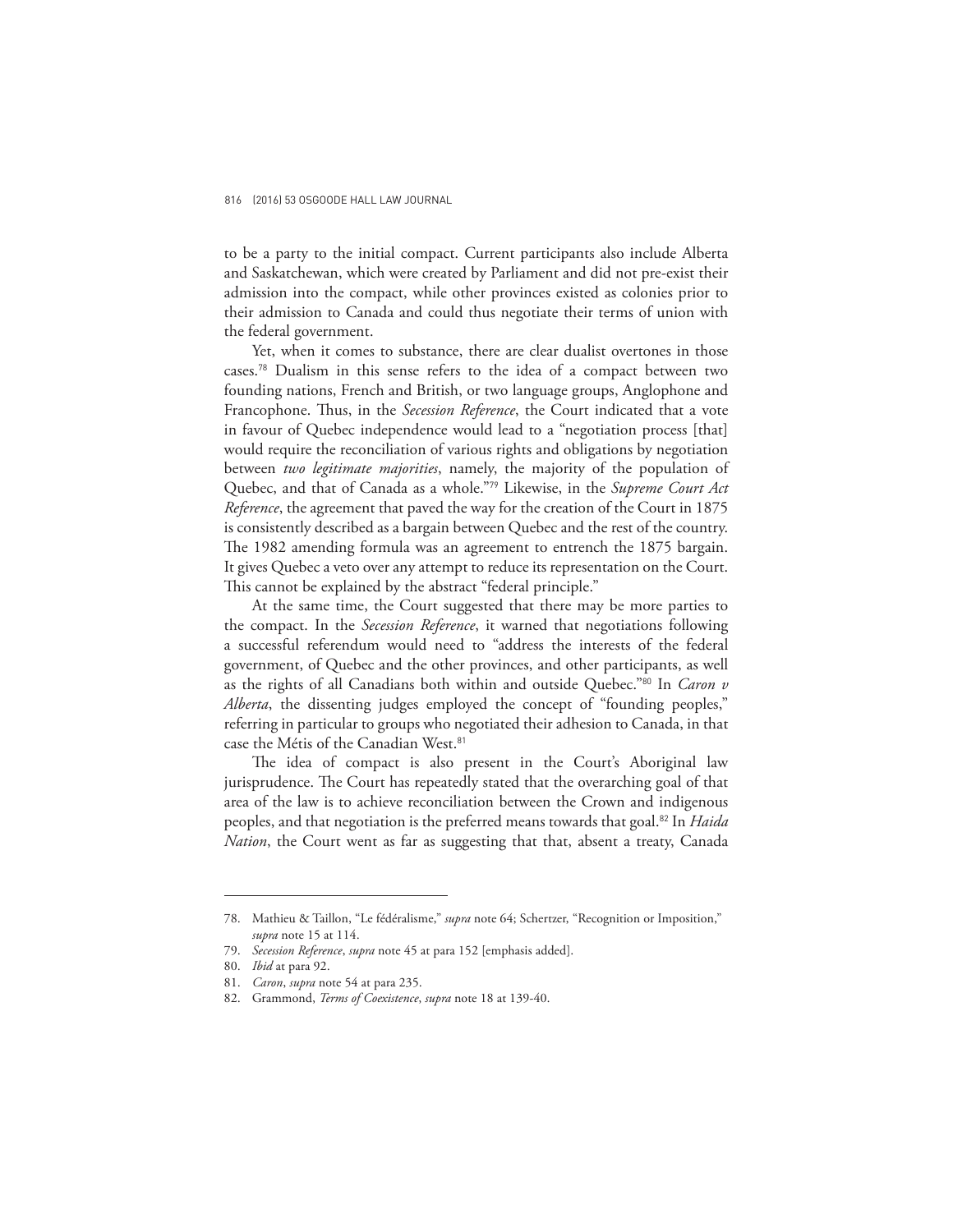held merely an "assumed"<sup>83</sup> or "asserted"<sup>84</sup> sovereignty over indigenous lands. The duty to consult and accommodate laid out in that case was said to promote an "ethic of ongoing relationships."<sup>85</sup> In *Tsilhqot'in Nation*, <sup>86</sup> the Court strongly suggested that obtaining indigenous peoples' consent was the preferred means of regulating the use of their lands. In the *Manitoba Metis Federation* case, the Court held that a provision of the *Manitoba Act* regarding Métis land rights was "treaty-like"—given its origins in the negotiations between the federal government and the Métis—and its implementation engaged the honour of the Crown.<sup>87</sup> These developments may be linked to the adoption (and Canada's late endorsement) of the *United Nations Declaration on the Rights of the Indigenous Peoples*, <sup>88</sup> which requires discussions aimed at obtaining the "free, prior and informed consent" of indigenous peoples with respect to the exploitation of the natural resources of their lands and the adoption of administrative and legislative measures affecting them.

This use of the compact metaphor in different contexts suggests that Canada is a complex country with more than one underlying compact. Accommodating the situation of different political communities within the country may require different types of arrangements. Thus, the fact that the language of compact has been used to describe the union of pre-existing colonies, as well as the coexistence of Francophones and Anglophones, is not evidence of inconsistency but rather proof of the pervasiveness of the idea of consensual political association. This multidimensional compact was described by Justice Marie Deschamps of the SCC in her concurring reasons in *Beckman*, an Aboriginal law case, where she said that the Canadian Constitution's principles were

> interwoven in three basic compacts: (1) one between the Crown and individuals with respect to the individual's fundamental rights and freedoms; (2) one between the non-Aboriginal population and Aboriginal peoples with respect to Aboriginal

<sup>83.</sup> *Haida Nation v British Columbia (Minister of Forests)*, 2004 SCC 73 at para 20, [2004] 3 SCR 511.

<sup>84.</sup> *Ibid* at para 26. See also *Taku River Tlingit First Nation v British Columbia (Project Assessment Director)*, 2004 SCC 74 at para 42, [2004] 3 SCR 550. In that companion case, the Court even talked about "*de facto* Crown sovereignty."

<sup>85.</sup> *Rio Tinto Alcan Inc v Carrier Sekani Tribal Council*, 2010 SCC 43 at para 38, [2010] 2 SCR 650, citing Dwight G Newman, *The Duty to Consult: New Relationships with Aboriginal Peoples* (Saskatoon: Purich Publishing, 2009) at 21.

<sup>86.</sup> *Tsilhqot'in Nation v British Columbia*, 2014 SCC 44 at paras 76, 90, [2014] 2 SCR 257.

<sup>87.</sup> *Manitoba Metis Federation Inc v Canada (Attorney General)*, 2013 SCC 14 at para 92, [2013] 1 SCR 623.

<sup>88.</sup> GA Res 61/295, UNGAOR, 61st Sess, UN Doc A/RES/61/295, (2007) [*Declaration on the Rights of Indigenous Peoples*].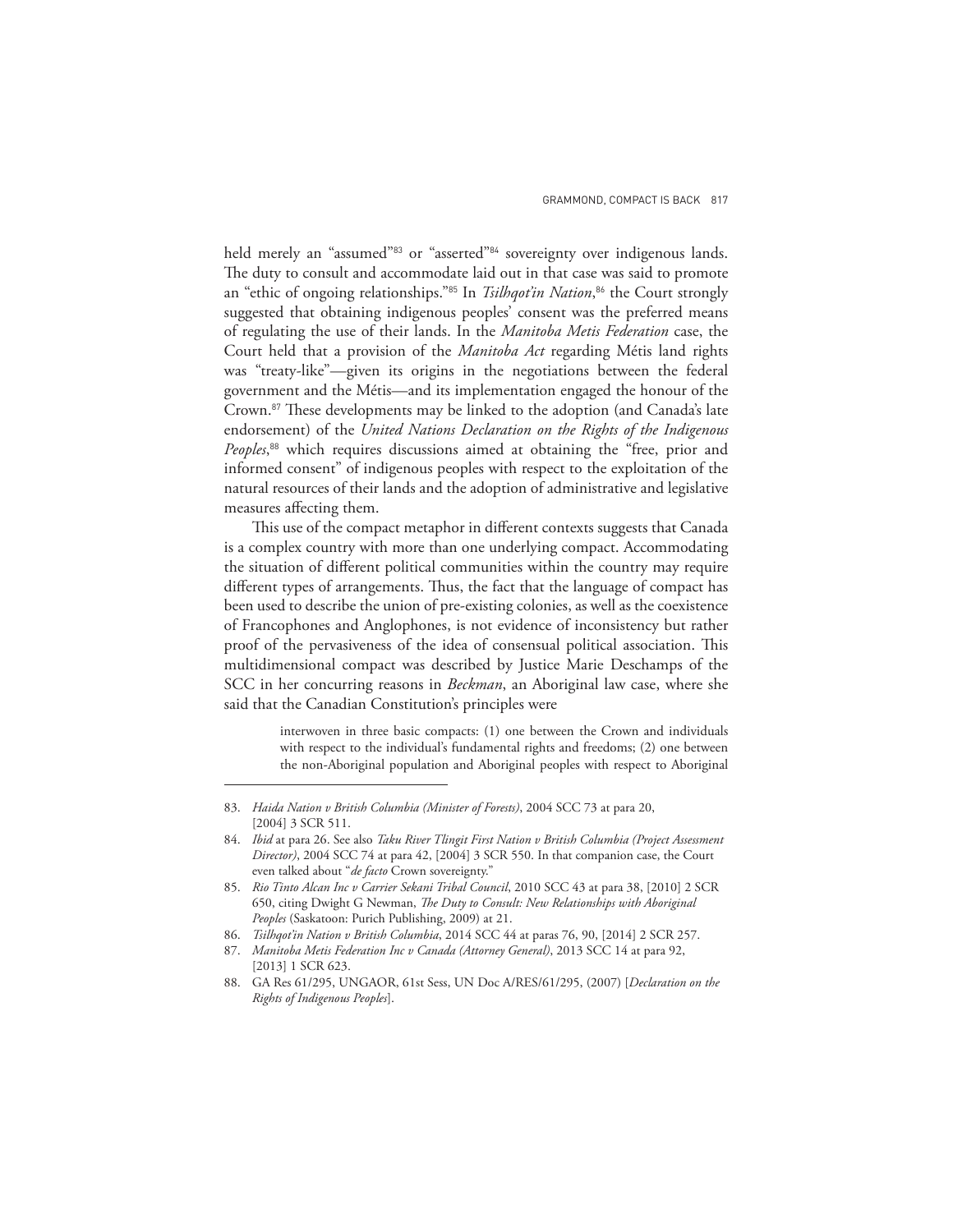rights and treaties with Aboriginal peoples; and (3) a "federal compact" between the provinces.<sup>89</sup>

The only missing component in that description is the compact between Francophones and Anglophones, unless it is considered to be an aspect of the "federal compact."

## III. IMPERFECT COMPACT

The SCC has interpreted the *Constitution Act, 1982* as if it were the result of a new compact between the provinces and the federal government, but there is a major difficulty: Quebec did not consent to patriation and could not be said to be a party to that new compact. How does the Court overcome this hurdle?

In fact, this is not the only context in which the Court is faced with what could be called an "imperfect compact." As mentioned in Part I, above, there is a long tradition of concluding treaties with indigenous peoples, but there is also, sadly, a long history of misunderstandings and breaches of those treaties. For example, indigenous peoples assert that the English text of the numbered treaties of the late nineteenth century—which contain a clause whereby they surrender all their land rights—is inconsistent with their own understanding, whereby land was to be shared, not ceded. It is interesting to note that, faced with such situations, the SCC usually does not apply the rules and remedies of contract law, which would have potentially resulted in the annulment of certain treaties. Rather, it engaged in various forms of "compact mending." In a case where the validity of an indigenous group's adhesion to a treaty was challenged, the Court held that consent had been validly given, but that breaches of the treaty may have given rise to a fiduciary obligation.<sup>90</sup> Hence, the Court prefers to uphold the validity of a defective treaty and to "repair" it rather than declare it void. Faced with the ambiguities of treaties, the Court has adopted an interpretive method that admits oral evidence, favours the spirit of the treaty over a literal interpretation, and focuses on what the indigenous party would have reasonably understood.<sup>91</sup> Where a treaty is silent on a relevant issue, the Court engages in an exercise of hypothetical negotiation to determine the terms to which the indigenous party

<sup>89.</sup> *Beckman v Little Salmon/Carmacks First Nation*, 2010 SCC 53 at para 97, [2010] 3 SCR 103.

<sup>90.</sup> *Ontario (Attorney General) v Bear Island Foundation*, [1991] 2 SCR 570, [1991] SCJ No 61.

<sup>91.</sup> Grammond, *Terms of Coexistence*, *supra* note 18 at 297-305; Dwight Newman, "Contractual and Covenantal Conceptions of Modern Treaty Interpretation" (2011) 54 Sup Ct L Rev (2d) 475.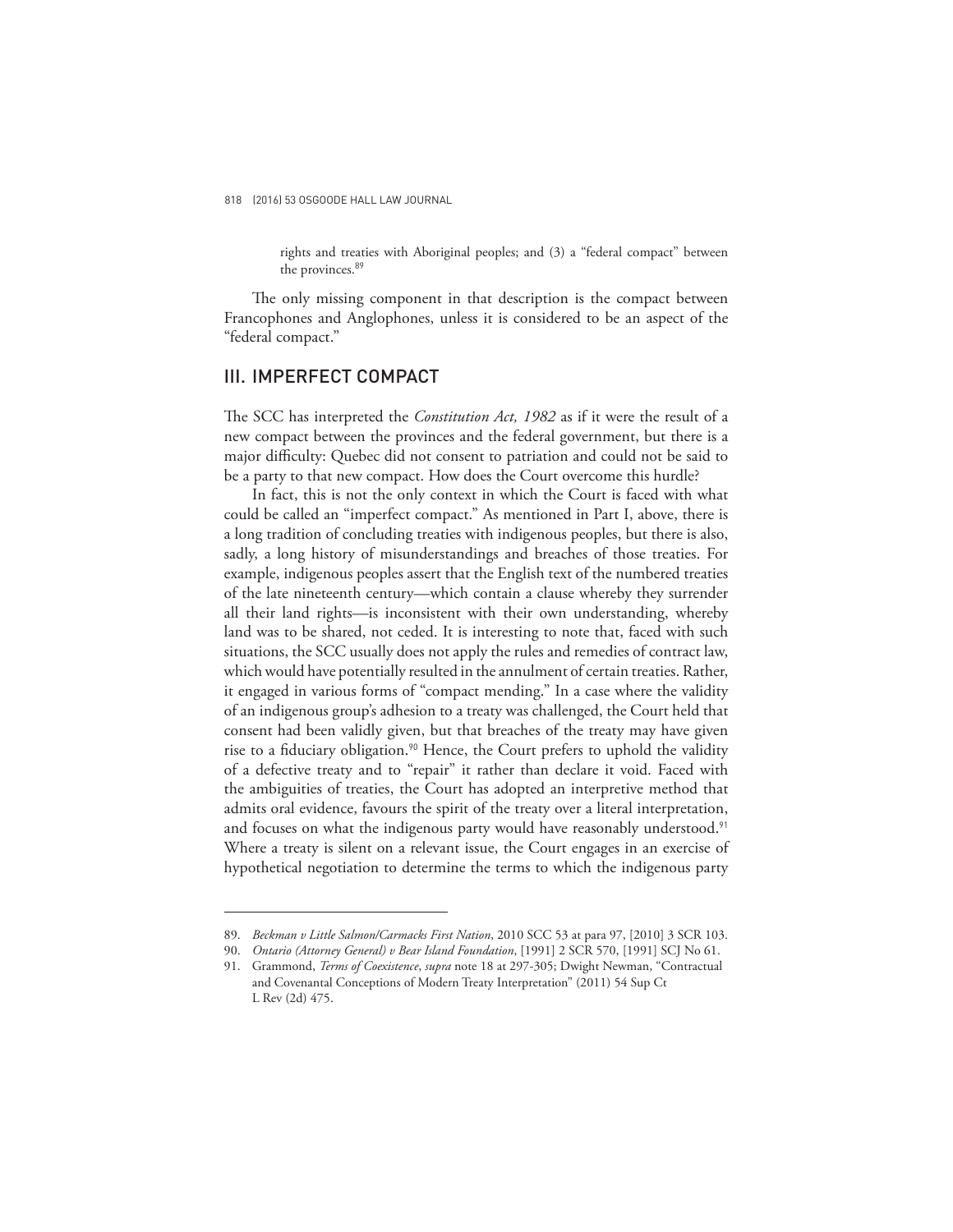would (or would not) have consented.<sup>92</sup> Thus, gaps in the treaty must be filled according to the spirit of the treaty and what the parties intended to achieve.

These techniques may be compared with the Court's approach to the issue of Quebec's lack of consent to the 1982 Constitution. As mentioned in Part II(B), above, the question in the *Supreme Court Act Reference* was whether an amendment to the *Supreme Court Act* was covered by section 41(*d*) of the *Constitution Act, 1982*, which refers to "the composition of the Supreme Court of Canada."<sup>93</sup> To understand what section 41(*d*) means, the SCC undertook a review of the negotiations that led to its incorporation in the amending formula. But in doing so, it backtracked to the point where Quebec last consented: "The textual origin of Part V was the 'April Accord' of 1981 (*Constitutional Accord: Canadian Patriation Plan* (1981)), to which eight provinces, *including Quebec*, were parties."<sup>94</sup> Having established Quebec's assent to a set of proposals that included a provision identical to section 41(*d*), the Court moved on to identify the interests protected by the requirement of unanimous provincial consent. According to the Court, section 41(*d*) is explained almost exclusively by the need to protect Quebec's representation on the Court: "Requiring unanimity for changes to the composition of the Court gave Quebec constitutional assurance that changes to its representation on the Court would not be effected without its consent."<sup>95</sup> In other words, Quebec obtained a veto over changes to the number of seats on the Court reserved for Quebec judges. Moreover, the Court rejected the federal government's argument that section 41(*d*) applied only to future constitutional provisions: "Quebec, a signatory to the April Accord, would not have agreed to this, nor would have the other provinces."<sup>96</sup>

It is remarkable that the Court resorted to contractual concepts—such as the parties' intentions, interests, or expectations—even though Quebec never assented to the final package. Perhaps, in an attempt to remedy that exclusion, the Court sought to reconstruct what would have been an acceptable deal for Quebec and ascribed that meaning to the text of the amending formula. Prior to that decision, there was a respectable body of opinion to the effect that section 41(*d*) applied only to future constitutional provisions. Yet Quebec emerged with a veto that was justified almost exclusively by its specific interests or expectations. Thus, Quebec was metaphorically brought back into the 1982 compact through

<sup>92.</sup> *R v Sioui*, [1990] 1 SCR 1025, [1990] SCJ No 48.

<sup>93.</sup> *Supra* note 65, s 41(d).

<sup>94.</sup> *Supreme Court Act Reference*, *supra* note 51 at para 92 [emphasis added].

<sup>95.</sup> *Ibid* at para 93.

<sup>96.</sup> *Ibid* at para 99.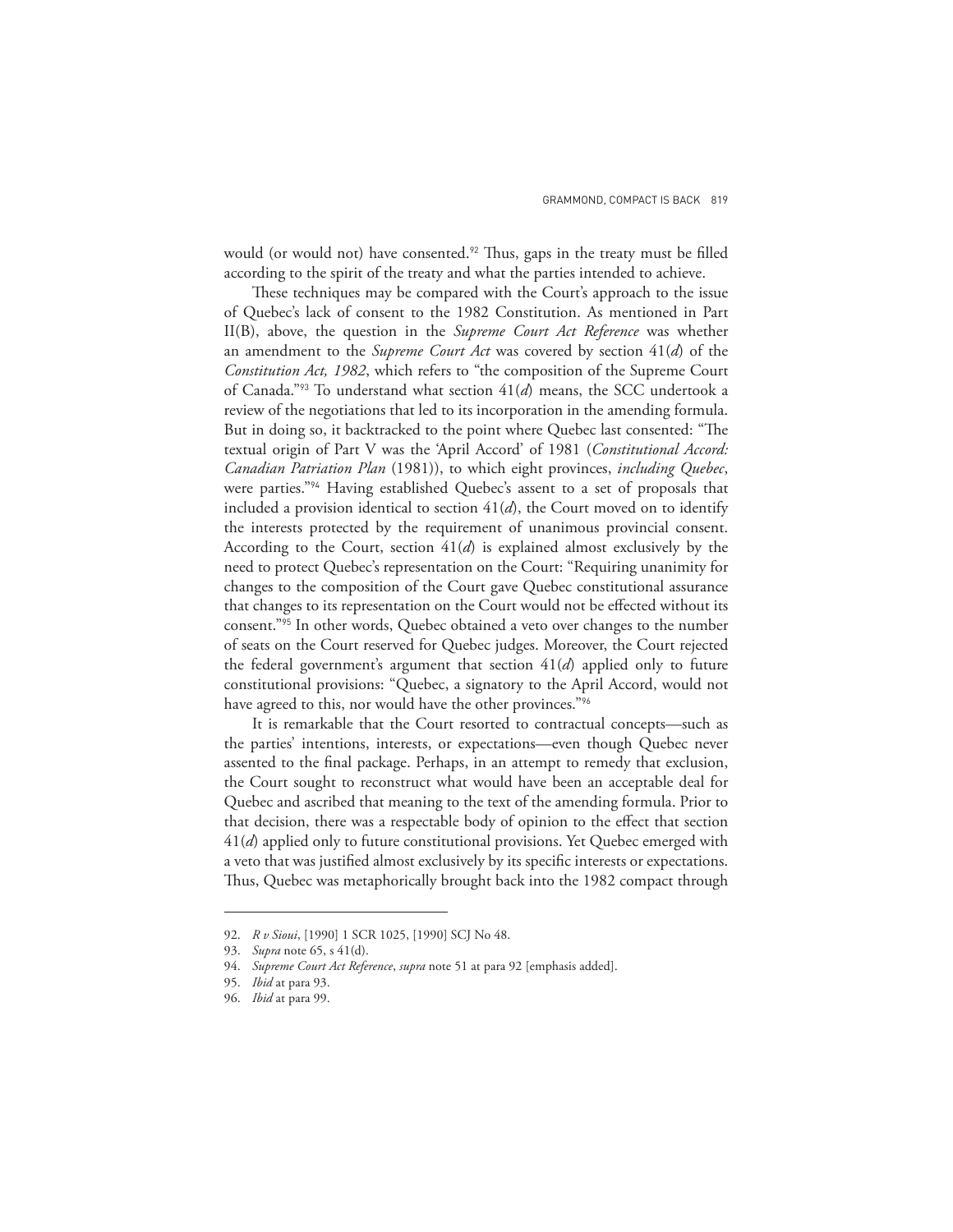a reaffirmation of the substance of previous compacts: first that of 1867, whereby Quebec obtained the assurance that its civil law system would be preserved, and then that related to the creation of the SCC in 1875, when Quebec obtained a guaranteed representation on the Court. It is, of course, impossible to compare the outcome of that exercise with what would have been the position of Quebec had the negotiations of 1981 been pursued until an agreement was reached. "Compact-mending" is then a counterfactual exercise.

"Compact-mending" techniques were less apparent in the *Senate Reform Reference*, in which the interests of all provinces were at stake. It is ironic, however, that Quebec alone obtained a veto over the amendment of a little-known provision dealing with the real property requirement for Senators, as that provision formed part of a specific arrangement for Quebec Senators.<sup>97</sup> It may well be that the practical result of that ruling is that Quebec's number of Senators cannot be reduced without its consent, which would give Quebec a veto over many kinds of Senate reform.

## IV. COMPACT AND ORIGINAL INTENT

One potential objection to the SCC's renewed used of compact theory is that it relies on "original intent," a method of constitutional interpretation that is largely discredited in Canada.<sup>98</sup> Instead, the Constitution is more commonly described as a "living tree," the meaning of which is not fixed at the time of its enactment.<sup>99</sup> For instance, Parliament's jurisdiction over marriage encompasses the legalization of same-sex marriage, even if the Fathers of Confederation would never have contemplated such a thing.<sup>100</sup> The living tree approach is usually defended on the basis that it allows the Constitution to adapt to the needs of changing times and to situations that could not have been envisioned by its framers.

In contrast, original intent doctrines assert that judges should be bound by the meaning that legal texts possessed at the time of their enactment or by the

<sup>97.</sup> *Senate Reform Reference*, *supra* note 46 at paras 91-94.

<sup>98.</sup> Ian Binnie, "Constitutional Interpretation and Original Intent" (2004) 23 Sup Ct L Rev (2d) 345; Webber, *Constitution of Canada*, *supra* note 29 at 138. Nevertheless, recent scholarship has tried to rehabilitate originalism in Canada, in particular by showing that the SCC has in fact used historical arguments to interpret the Constitution. See *e.g.* Léonid Sirota & Benjamin Oliphant, "Originalist Reasoning in Canadian Constitutional Jurisprudence" (17 March 2016), online: Social Science Research Network <http://ssrn.com/abstract=2749224>.

<sup>99.</sup> *Reference re British North America Act, 1867* s 24, [1930] AC 124 at 136, [1930] 1 DLR 98 (PC).

<sup>100.</sup> *Reference re Same-Sex Marriage*, 2004 SCC 79 at para 30, [2004] 3 SCR 698.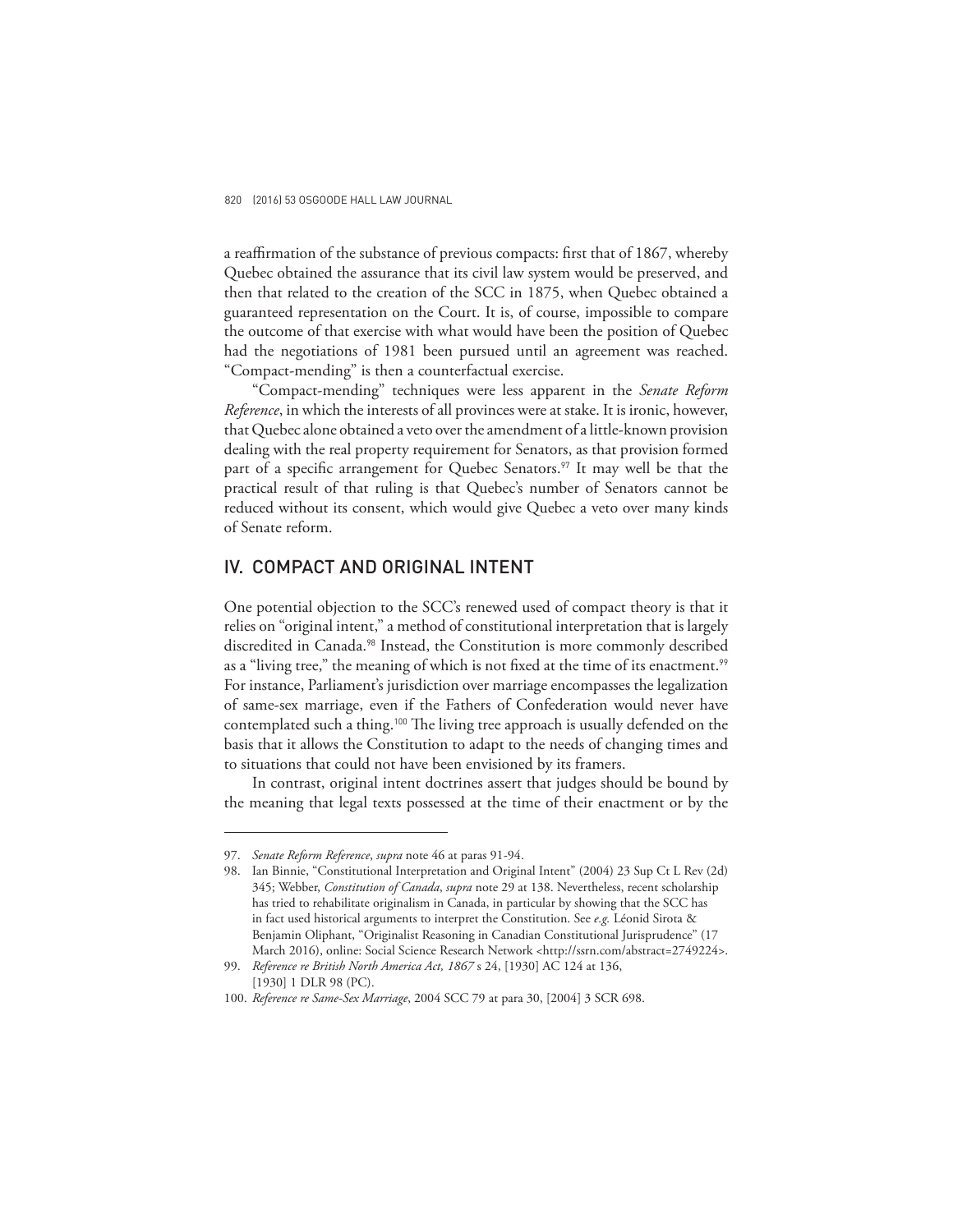actual intention of their authors. There are several variations on that core idea and it is beyond the scope of this paper to discuss them in detail.<sup>101</sup> Originalism is usually defended on the basis that it fosters democratic accountability and prevents unelected judges from changing the meaning of a constitution. However, it is criticized for several reasons, in particular because it is difficult to know the intentions of people who died long ago or to ascribe a single intention to a group of lawmakers who may in fact have held conflicting views. Interestingly, these criticisms are similar to those that Rogers levelled against compact theory.<sup>102</sup>

A close review of the SCC's reasons in the cases studied above shows, however, that compact theory is not used in a strictly originalist fashion. No attempt is made to link the meaning of specific constitutional provisions to the intentions of politicians involved in their enactment. For example, in the *Senate Reform Reference*, there was no evidence that the politicians involved in the discussions leading to patriation ever considered the issue of consultative elections for the Senate. The Court's judgment contains very few quotations from politicians, and then only to support broad principles. In particular, the Court did not mention two pieces of evidence forming part of the record that could have given an insight into original intent: first, the explanation given by then Deputy Minister of Justice Roger Tassé before the Special Joint Committee on the Constitution in 1980-81<sup>103</sup> regarding the inclusion of the "method of selecting Senators" in the list of topics subjected to the 7/50 amending formula; and second, a briefing book apparently prepared for the Minister of Justice on that occasion,<sup>104</sup> which contains a more detailed explanation of the reasons for that inclusion.

Moreover, the Court appears ready to adapt the terms of the original compact to changing circumstances or political realities. Original intent or meaning would be a relevant but not governing factor in the interpretation of the Constitution. For example, the inclusion of the federal government among the "partners of Confederation" cannot be supported by a purely originalist interpretation of the

<sup>101.</sup> See *e.g.* Jack M Balkin, *Living Originalism* (Cambridge, Mass: The Belknap Press of Harvard University Press, 2011). In the Canadian context, see Morley, "Dead Hands," *supra* note 63; Léonid Sirota & Benjamin Oliphant, "Has the Supreme Court of Canada Rejected 'Originalism'?" (17 March 2016), online: Social Science Research Network <http://ssrn.com/ abstract=2749212>.

<sup>102.</sup> Rogers, "Compact Theory," *supra* note 25.

<sup>103.</sup> Canada, Parliament, *Minutes of Proceedings and Evidence of the Special Joint Committee of the Senate and of the House of Commons on the Constitution of Canada*, iss 53 (Hull, Quebec: Supply and Services Canada, 1981) at 53:68.

<sup>104.</sup> *Briefing Book for Clause-by-Clause Consideration of the Proposed Resolution* (Ottawa: Library and Archives Canada, 1981), R11344, vol 406, files 7-9.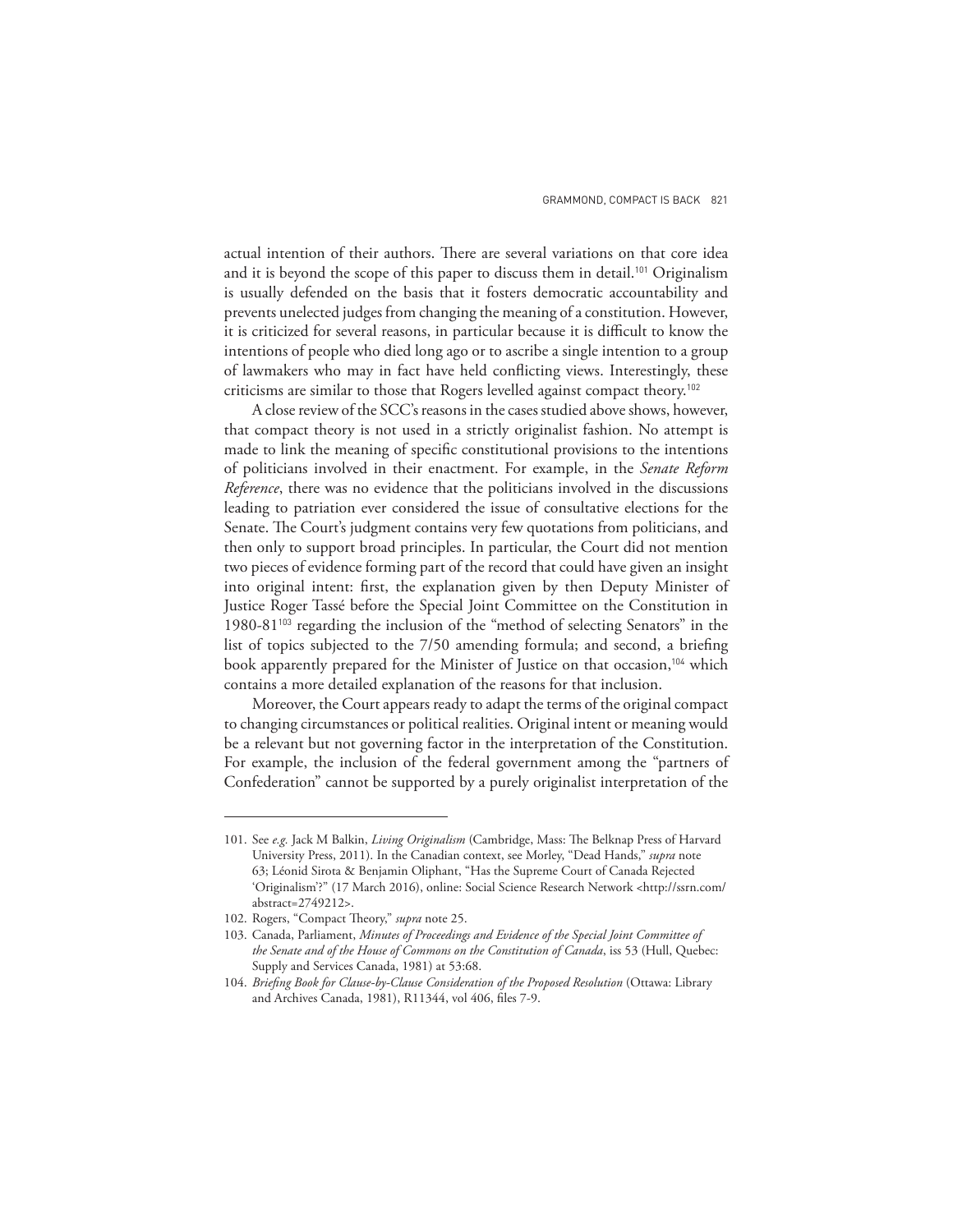compact, which would focus on the "inter-provincial treaty." Rather, in treating the federal government as a partner in Confederation, the Court recognizes the crucial role that Ottawa has come to play over the years as an integral part of Canadian sovereignty. One suspects that a similar process of adaptation was at play in the *Supreme Court Act Reference*, where the outcome appears to have been influenced more by current perspectives on the role of the federal courts than by the speeches made by politicians when the *Supreme Court Act* was adopted in 1875. Hence, on certain issues, the Court does not resist the temptation to re-tell history in a manner that is politically acceptable now. And, as mentioned in Part III, above, where consent is lacking, the Court does not hesitate to engage in counterfactual reasoning about what would have been consented to—which is, to say the least, an unorthodox form of originalism.

Lastly, whatever may be said against originalism in other contexts, it is much more attractive where a constitution embodies an agreement between a majority and a minority defining the rights of the minority and the terms of its inclusion in a wider polity. In those cases, a dynamic method of interpretation that totally dismisses the relevance of original intent or meaning risks whittling down the protections given to the minority—for example, if the constitution is interpreted in light of the views currently prevailing across the whole country and those views have become unfavourable to maintaining protections for the minority. If there is moral force in the idea that promises should be kept, then efforts should be made to understand the substance of these promises. The original meaning, however, need not be a bar to subsequent evolution. As John Borrows says of Aboriginal treaties, "While treaty interpretation should exhibit a greater deference to history because it respects the parties' agency when assigning them meaning, it should not be used to limit the availability of future rights not discussed during the negotiations."<sup>105</sup>

### V. CONCLUSION

Analysis of recent SCC decisions allows us to see criticism of the compact theory of Confederation in a different light. The brunt of the criticism did not pertain to the factual accuracy of the theory but rather to its normative consequences. The critics never produced a successful alternative narrative of the origins of Confederation. Their influence lies in the adoption of an amending formula that avoids requiring the consent of all provinces for the amendment of any

<sup>105.</sup> John Borrows, "(Ab)Originalism and Canada's Constitution" (2012) 58 Sup Ct L Rev (2d) 351 at 376.